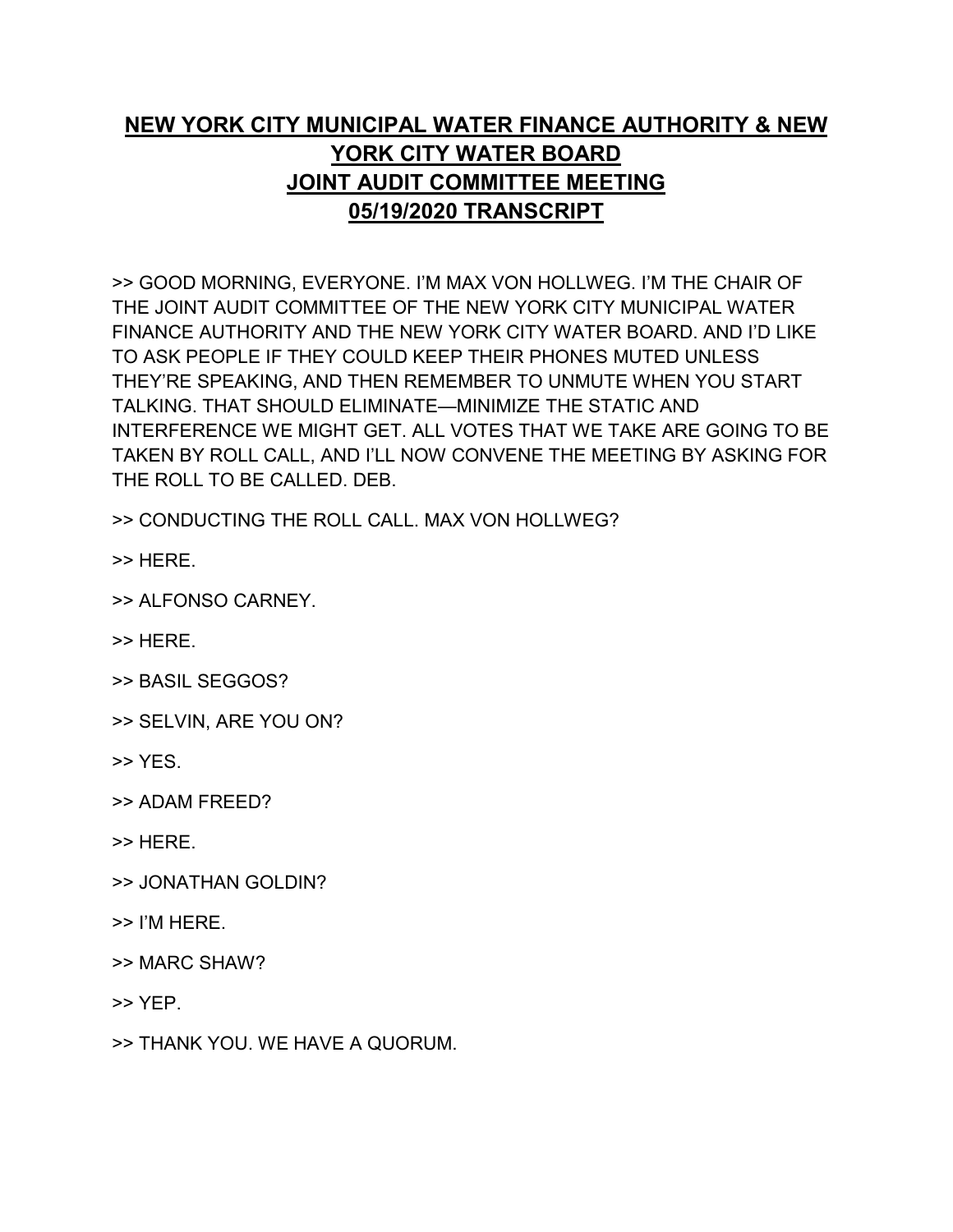>> GREAT. THANKS, EVERYONE. FIRST ITEM ON THE AGENDA IS THE RESOLUTION TO APPROVE THE MINUTES OF OUR LAST MEETING, WHICH WAS HELD ON OCTOBER 11<sup>th</sup> OF LAST YEAR. UM-

>> SO MOVED.

>> THANK YOU. THE MINUTES—THE DRAFT OF THE MINUTES HAVE BEEN CIRCULATED TO THE COMMITTEE FOR REVIEW. ARE THERE ANY COMMENTS OR CORRECTIONS THAT ANYONE HAS? ANY DISCUSSION? HEARING NONE, I'LL CALL A ROLL VOTE—A ROLL FOR THE VOTE. MR. CARNEY, HOW DO YOU VOTE?

>> APPROVED.

- >> MR. SOUTHWELL, HOW DO YOU VOTE?
- >> APPROVED.
- >> MR. FREED?
- >> APPROVED.
- >> MR. GOLDIN?
- >> APPROVED.
- >> MR. SHAW?
- >> APPROVED.

>> AND I ALSO VOTE IN FAVOR OF THE RESOLUTION. RESOLUTION APPROVING THE MINUTES IS HEREBY ADOPTED. THE NEXT ITEM ON THE AGENDA IS THE RECOMMENDATION TO THE WATER AUTHORITY BOARD OF DIRECTORS AND THE WATER BOARD FOR APPROVAL OF THE INDEPENDENT AUDITOR CONTRACT. THE WATER AUTHORITY AND THE WATER BOARD PARTICIPATED IN A COMPETITIVE REQUEST FOR PROPOSALS IN CONJUNCTION WITH THE CITY SEEKING INDEPENDENT AUDITOR SERVICES FOR THE WATER AND SEWER SYSTEM'S FINANCIAL STATEMENTS. GRANT THORNTON WAS SELECTED BASED ON THE QUALITY OF THEIR PROPOSAL AND RECORD SERVICE. AND THIS PROPOSED RESOLUTION BEFORE YOU WOULD RECOMMEND THAT THE WATER AUTHORITY BOARD OF DIRECTORS AND THE WATER BOARD APPROVE A CONTRACT WITH GRANT THORNTON FOR THE FISCAL YEARS ENDING JUNE 30, 2020, '21, '22, AND '23 FOR THE RATES LISTED IN THE RESOLUTION. THE AUTHORITY'S COMPTROLLER BOB BALDUCCI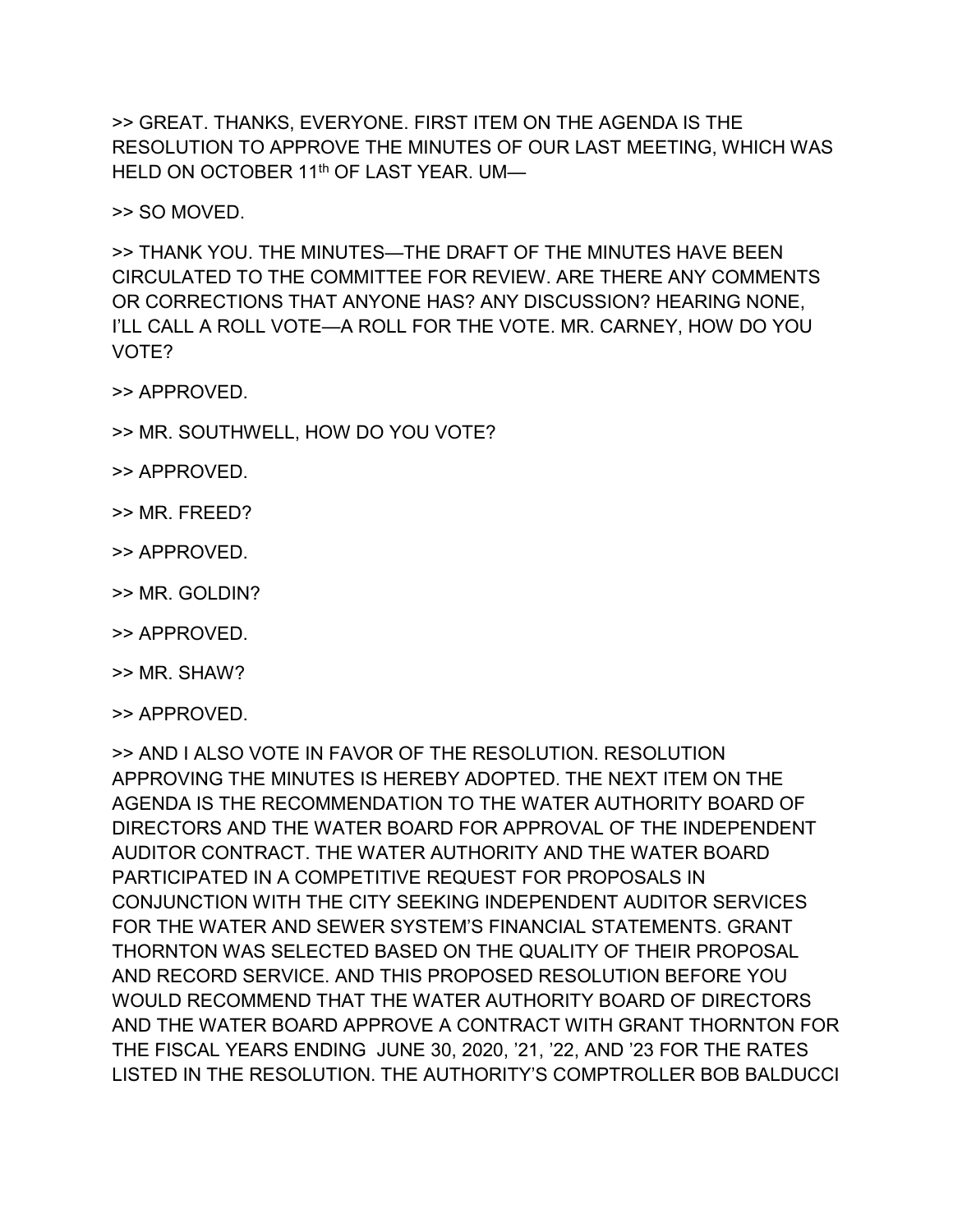IS AVAILABLE ON THIS CALL TO ANSWER ANY QUESTIONS REGARDING THIS SELECTION. ARE THERE ANY QUESTIONS?

>> YES, SIR, MR. CHAIRMAN. IT'S AL CARNEY. IT'S CLEAR FROM THE GRANT THORNTON PRESENTATION THAT MR. SAGINARIO, WHO IS NOT ON THE CALL, IS GOING TO RETIRE DURING THE TERM OF THE—OF THIS AGREEMENT. THAT'S FINE! CONGRATULATIONS TO HIM. MY QUESTION IS, IS THERE SOMEBODY IN THE WINGS WHO IS GOING TO BE THE CLIENT SERVICE RELATIONSHIP PARTNER?

>> SO, THIS IS BOB. AND I—

>> HEY, BOB , HOW ARE YOU?

>> [INDISTINCT] NICHOLAS AND MARLA COULD TALK FURTHER, BUT WE KNEW AT THE TIME WHEN WE WERE HAVING THE SELECTIONS AND WE HAD—AND IT WAS PRESENTED TO US THAT COSMO, BECAUSE OF THE REQUIREMENT OF RETIREMENT, THAT HE WAS GOING TO LEAVE—MAJOR REQUIREMENT BY THE PRIVATE FIRM. AND WE WERE TOLD AND PRESENTED THAT NICHOLAS WILL TAKE OVER AS AN ENGAGEMENT PARTNER FOR THE CITY AND SOME OF THE COMPONENT UNITS THAT GRANT THORNTON AUDITS. BUT ONE PERSON THAT'S COMING BACK, AND WE'RE HAPPY THAT SHE'S COMING BACK IS MARLA HUMMEL, WHO'S ACTUALLY HAS MOST OF THE OPERATIONAL AND DIRECTIONAL LEAD ON THE AUDIT. AND WE'RE HAPPY THAT SHE'S HERE. SO THE TRANSITION SHOULD BE VERY SIMPLE WITH THE FOLKS THAT THEY HAVE COMING ON AND THE FOLKS THAT HAVE BEEN ON THE AUDITS IN THE PAST.

>> THANK YOU.

>> ANYTHING ELSE? IF YOU'RE HAPPY, THEN I'M HAPPY.

>> I JUST WANTED TO MAKE SURE THAT THAT—THAT I UNDERSTOOD WHAT THE TRANSITION WOULD BE LIKE. AND CLEARLY YOU'RE OK WITH IT. THAT'S ALL THAT MATTERS TO ME.

>> AND IT WAS—I JUST WANT TO LET YOU—IN FRONT OF THE SELECTION COMMITTEE THAT WE HAD. THIS WAS A DISCUSSION ITEM THAT WE WENT BACK AND FORTH, AND WE TALKED ABOUT.

>> SURE. THANK YOU FOR THAT. I APPRECIATE IT.

>> ANY OTHER QUESTIONS?

>> MR. CHAIRMAN, WHAT DO WE DO NOW?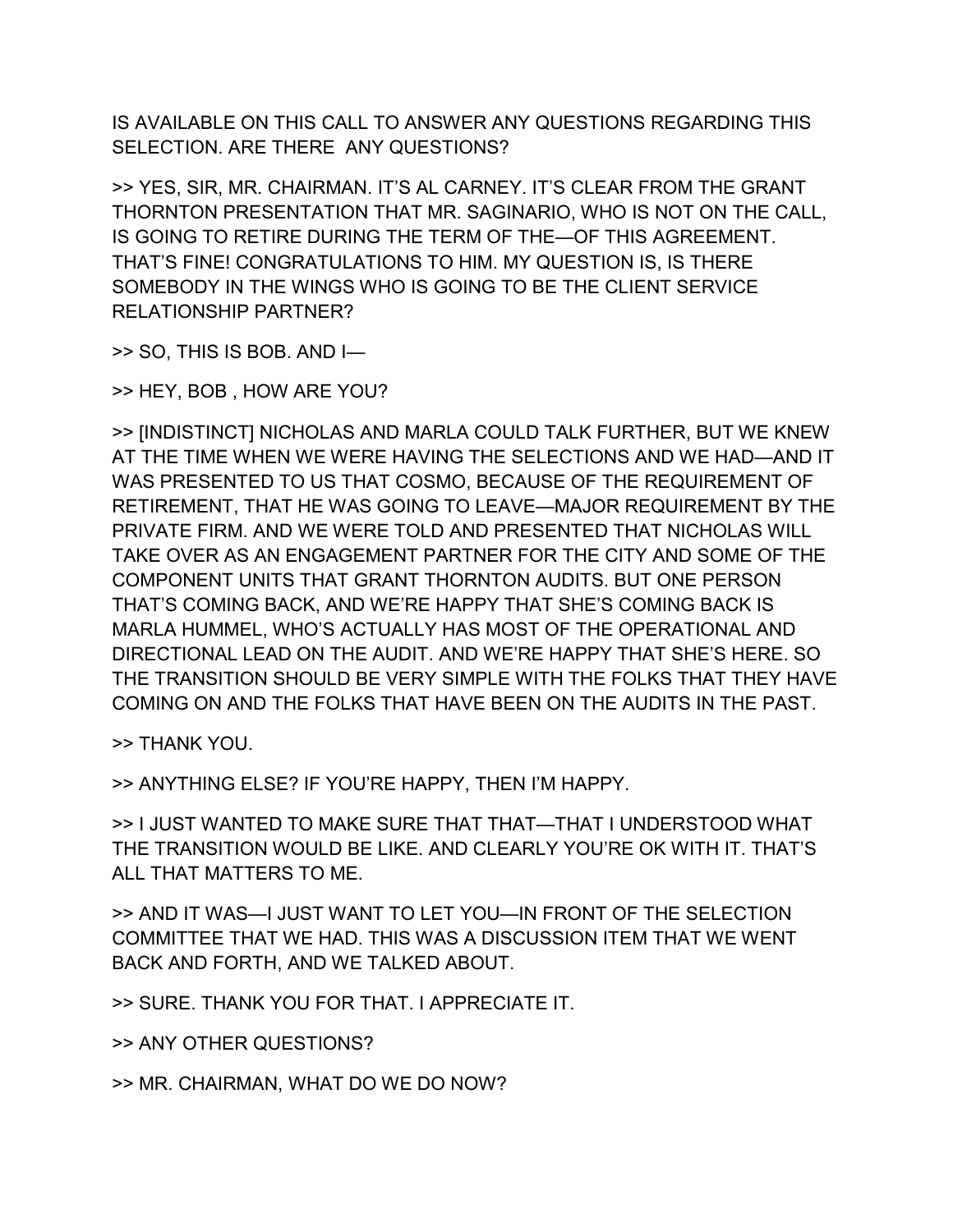>> WELL, I WOULD ASK IF SOMEONE WOULD MOVE THE RESOLUTION THAT'S BEFORE YOU.

>> SO MOVED.

>> DO I HEAR A SECOND?

>> SECOND.

>> I THINK WE HAVE TO DO A ROLL. I THINK IT SHOULD BE DONE BY ROLL SO WE KNOW WHO'S VOTING.

>> YEAH, I'M GONNA DO THAT IN A MINUTE. AND TO THAT END, I'D NOW LIKE TO CALL THE ROLL FOR A VOTE ON THE RESOLUTION. MR. CARNEY, HOW DO YOU VOTE?

- >> APPROVED. APPROVED.
- >> MR. SOUTHWELL?
- >> APPROVED.
- >> MR. FREED?
- >> APPROVED.
- >> MR. GOLDIN?
- >> APPROVED.
- >> MR. SHAW?
- >> APPROVED.

>> AND I VOTE IN FAVOR OF THE RESOLUTION AS WELL. THE RESOLUTION IS HEREBY APPROVED. THE NEXT ITEM ON THE AGENDA IS THE REVIEW AND APPROVAL OF THE AUDIT COMMITTEE'S ANNUAL REPORT AND SELF-EVALUATION OF THE COMMITTEE'S FUNCTION. THIS IS REQUIRED BY THE AUDIT COMMITTEE CHARTER THAT WE PERFORM THIS SELF-EVALUATION ANNUALLY. REPORT OF THE AUDIT COMMITTEE'S ACTIVITIES DURING CALENDAR YEAR 2019 HAS BEEN CIRCULATED TO THE COMMITTEE. AND I THINK YOU'LL SEE IT REFLECTS THE ACTIONS THAT WE TOOK IS THE CASE NORMALLY. WE MET TWICE DURING THE CALENDAR YEAR. THE PROPOSED RESOLUTION WOULD EXPRESS THE COMMITTEE'S OPINION THAT IT IS FUNCTIONING IN THE SATISFACTORY MANNER AND AUTHORIZED A REPORT OF SUCH FINDINGS TO BE PRESENTED TO THE WATER AUTHORITY BOARD OF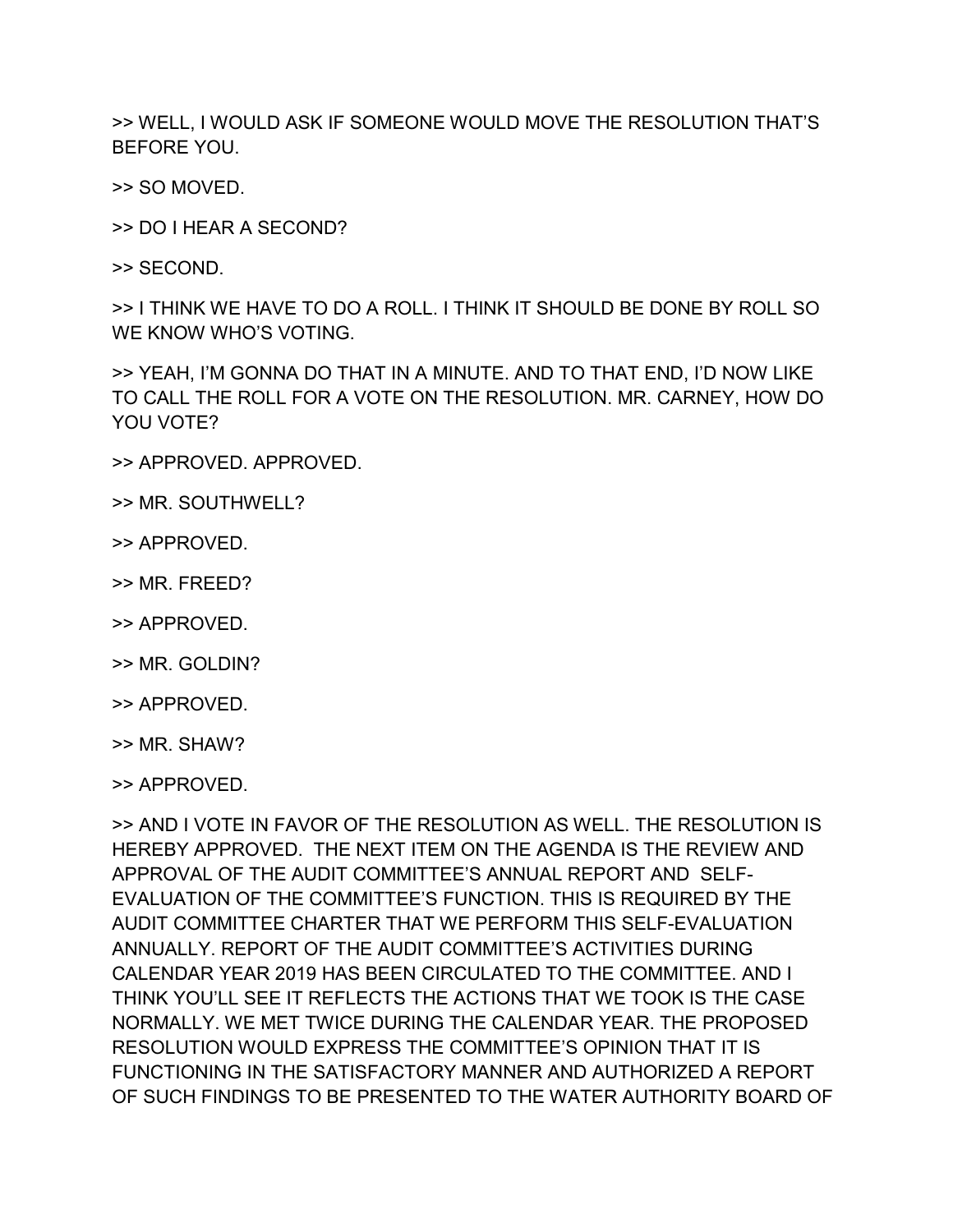DIRECTORS AND THE WATER BOARD. AND ANY QUESTIONS REGARDING THE REPORT THAT'S ATTACHED OR THE SELF-EVALUATION? HEARING NONE, I'D LIKE TO ASK FOR A MOTION TO—ACTUALLY, THIS IS A REVIEW ITEM, ISN'T IT, I THINK? NO. I GUESS YOU'RE RIGHT. WE'VE GOT A RESOLUTION 'CAUSE WE'VE GOT TO AUTHORIZE ME TO PRESENT THIS REPORT TO THE RESPECTIVE BOARDS. COULD I HEAR A MOTION TO ADOPT THAT RESOLUTION?

>> SO MOVED.

>> AND THE SECOND?

>> SECOND.

>> I'D NOW LIKE TO CALL THE ROLL FOR THE VOTE. MR. CARNEY, HOW DO YOU VOTE?

- >> APPROVED.
- >> MR. SOUTHWELL?
- >> APPROVED.
- >> MR. FREED?
- >> APPROVED.
- >> MR. GOLDIN?
- >> APPROVED.
- >> MR. SHAW?
- >> APPROVED.

>> AND I VOTE IN FAVOR OF THE RESOLUTION. IT'S HEREBY APPROVED. NEXT ITEM ON THE AGENDA IS A REVIEW OF THE INTERNAL CONTROLS MANUAL OF THE WATER AUTHORITY AND THE WATER BOARD. THIS IS A REVIEW ITEM. NO RESOLUTION IS REQUIRED HERE. WE'RE TAKING THIS ACTION PURSUANT TO SECTION 2H OF THE JOINT AUDIT COMMITTEE CHARTER, BY WHICH WE'RE CHARGED WITH REVIEWING OUR RESPECTIVE INTERNAL CONTROLS POLICIES. YOU'LL SEE THAT THE MOST RECENT UPDATED POLICIES HAVE BEEN CIRCULATED. AND I THINK THE LAST TIME THAT THIS WAS REVISED WAS IN 2017, AND YOU'LL SEE A RED-LINED VERSION THAT WAS ATTACHED THAT INDICATES A FEW PLACES WHERE THERE ARE CHANGES. BOB BALDUCCI AND OMAR NAZEM ARE HERE AND AVAILABLE TO ANSWER ANY QUESTIONS REGARDING THE MANUAL AND THE CHANGES. ARE THERE ANY QUESTIONS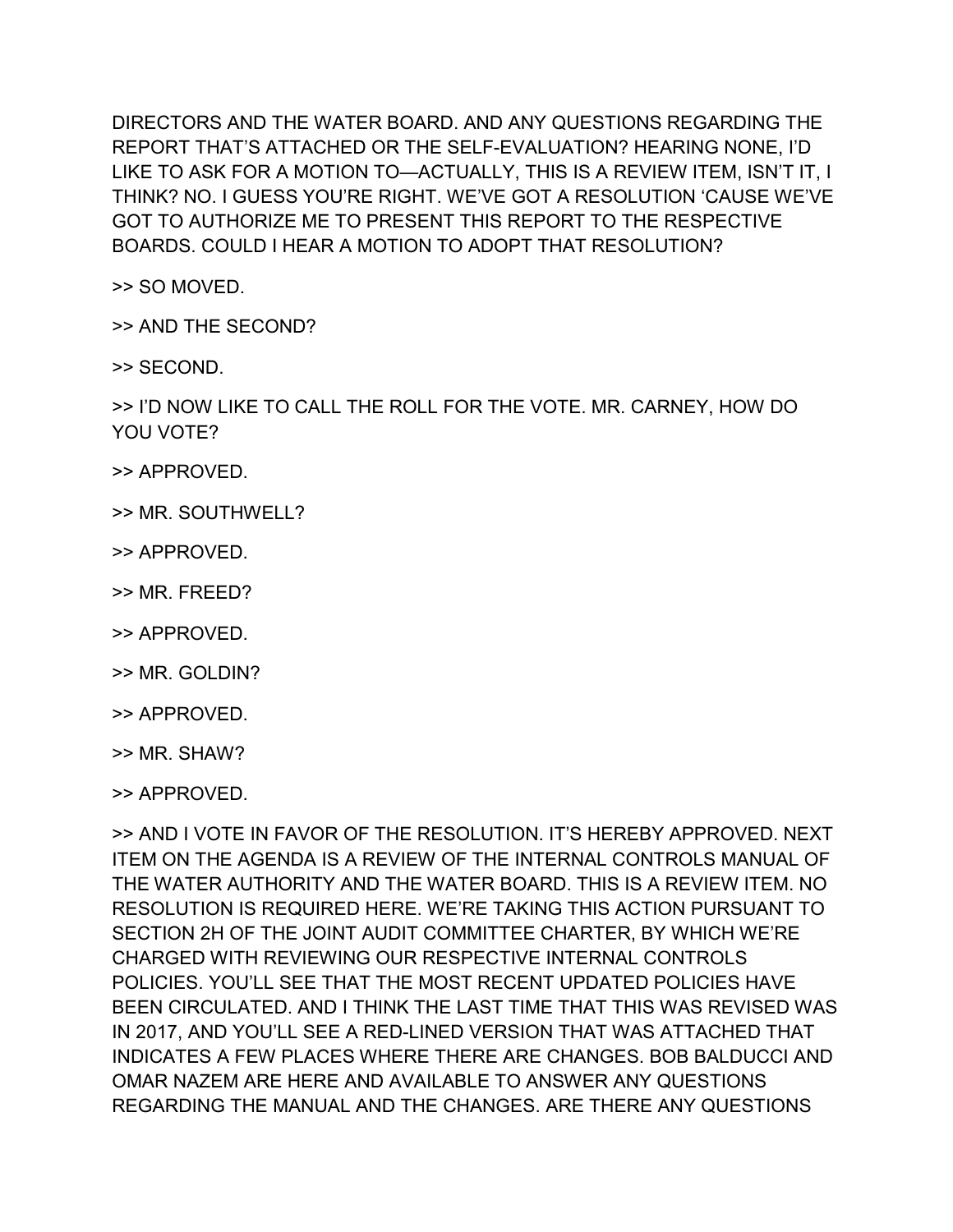THAT ANYONE HAS? HEARING NONE, THAT'S GREAT. THANK YOU, EVERYONE. WE'LL MOVE ON TO THE NEXT ITEM ON THE AGENDA, AND THAT'S A REVIEW OF THE WATER AUTHORITY AND THE WATER BOARD'S FINANCIAL INTEGRITY COMPLIANCE STATEMENTS. AGAIN, THIS IS A REVIEW ITEM. PURSUANT TO SECTION 6 OF DIRECTIVE 22 OF THE OFFICE OF THE COMPTROLLER OF THE CITY, THE AUDIT COMMITTEE IS REQUIRED TO REVIEW THE ANNUAL FINANCIAL INTEGRITY STATEMENTS. THESE STATEMENTS ARE COMPLETED SEPARATELY FOR THE WATER BOARD AND THE WATER AUTHORITY. AND BOTH STATEMENTS HAVE BEEN CIRCULATED TO THE COMMITTEE FOR REVIEW. ONCE AGAIN, BOB BALDUCCI AND NAMECA SHARMA, AS WELL AS THE TREASURER OF THE WATER BOARD OMAR NAZEM, ARE AVAILABLE TO DISCUSS THESE FINANCIAL INTEGRITY STATEMENTS. I THINK, AS IN THE PAST, YOU'LL SEE THAT IN EACH CASE, MANY OF THE ITEMS THAT ARE REQUIRED ARE IN THIS REVIEW PROCEDURAL ARE NOT APPLICABLE. AND I THINK YOU'LL SEE AN EXPLANATION OF ANY ITEMS FOR WHICH THERE'S ANY QUESTION OR QUESTION ABOUT COMPLIANCE OF WHICH THERE ARE ONLY A HANDFUL AND EXPLANATIONS ARE PROVIDED. DOES ANYONE HAVE ANY QUESTIONS REGARDING THESE FINANCIAL INTEGRITY COMPLIANCE STATEMENTS?

>> NONE HERE, MR. CHAIRMAN.

>> NOT HEARING ANY, WE'D LIKE TO MOVE ON TO THE NEXT ITEM ON THE AGENDA, AND THAT'S THE PRESENTATION OF THE AUDIT PLAN, INCLUDING A DISCUSSION OF THE NEW ACCOUNTING AND AUDITING STANDARDS. CONTINGENT UPON THE BOARD OF DIRECTORS OF THE AUTHORITY AND THE WATER BOARD'S APPROVAL, THIS ITEM IS A PRESENTATION BY THE PRESUMPTIVE WATER AND SEWER INDEPENDENT AUDITORS GRANT THORNTON, AND THEY'RE HERE TO PRESENT THEIR AUDIT PLAN FOR FISCAL YEAR 2020. THE AUTHORITY'S COMPTROLLER BOB BALDUCCI WILL INTRODUCE THE AUDITORS, SO, BOB, TAKE IT OVER.

>> YES, THANK YOU, MR. CHAIR. AND I SHOULD HAVE SAID EARLIER WELCOME, AND I'M GLAD TO HEAR EVERYONE ON THE PHONE AND, YEAH, THAT EVERYONE IS SAFE. I'M GOING TO INTRODUCE OUR AUDITORS, WHICH IS GRANT THORNTON. GIVEN THAT WE HAVE A—THE AUDITORS WILL COME ON BASED ON A VOTE TO ACCEPT THE AUDIT FIRM. AND TO GIVE OUT THE PRESENTATION IS OUR ENGAGEMENT PARTNERS—NICHOLAS LAZARUOLO AND MARLA HUMMEL. SO I'LL TURN IT OVER, I BELIEVE, TO NICHOLAS NOW FIRST.

>> GREAT. THANK YOU, BOB, AND THANK YOU, MR. CHAIRMAN AND JOINT COMMITTEE MEMBERS. GOOD MORNING. IT IS NICK LAZARUOLO FROM GRANT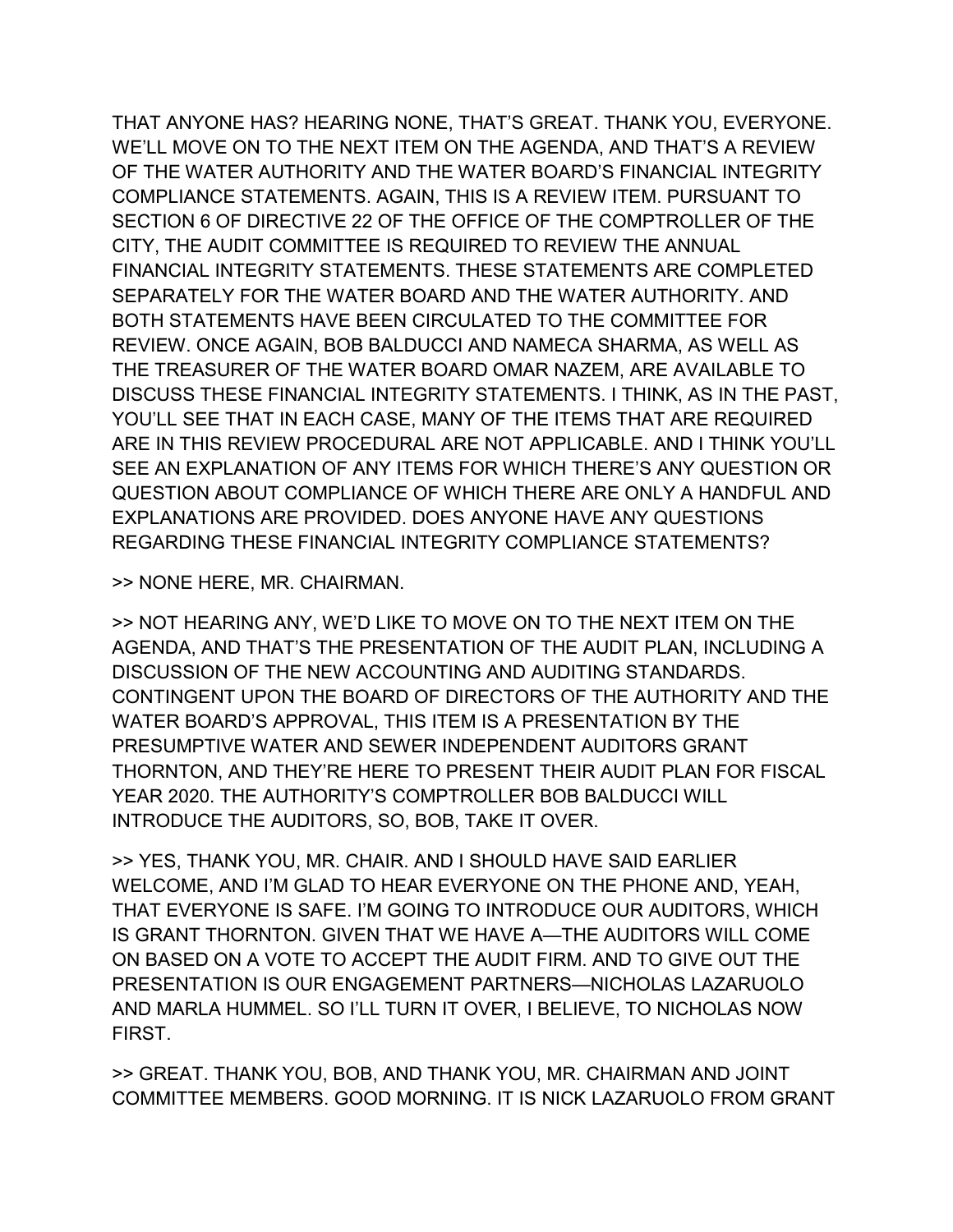THORNTON, AND I WILL BE SERVING AS THE AUDIT PARTNER. AND BEFORE I BEGIN THE PRESENTATION, I JUST WANT TO COMMUNICATE HOW EXCITED I AM TO WORK WITH YOU AND YOUR TEAM AND THE MANAGEMENT TEAM. WE'VE ALREADY BEGUN CONVERSATIONS WITH THE MANAGEMENT TEAM, AND I VERY MUCH LOOK FORWARD TO DEVELOPING AN EXCELLENT RELATIONSHIP. I KNOW THAT YOU GUYS HAVE HAD THE OPPORTUNITY TO HAVE OUR MATERIALS IN ADVANCE OF THE MEETING. SO MY INTENTION IS TO GO THROUGH THE MATERIALS AT A RELATIVELY HIGH LEVEL, BUT PLEASE STOP MARLA AND MYSELF AT ANY TIME IF YOU HAVE ANY QUESTIONS WITH ANY OF THE MATTERS THAT ARE DISCUSSED. SO IF EVERYBODY COULD TURN TO THE FIRST PAGE. THE FIRST THING WE'D LIKE TO COVER IS OUR RESPONSIBILITY TO THIS ENGAGEMENT. WE WILL PERFORM AN AUDIT IN ACCORDANCE WITH U.S. AUDITING STANDARDS AND GOVERNMENT AUDITING STANDARDS OF THE COMBINING FINANCIAL STATEMENTS OF THE NEW YORK CITY MUNICIPAL WATER FINANCE AUTHORITY AND THE NEW YORK CITY WATER BOARD, COLLECTIVELY KNOWN AS THE NEW YORK CITY WATER AND SEWER SYSTEM FOR THE YEAR ENDING JUNE 30, 2020. WE WILL EXPRESS AN OPINION ON THE COMBINING FINANCIAL STATEMENTS. IN ADDITION, WE'RE RESPONSIBLE FOR READING ANY OTHER INFORMATION, SUCH AS THE SYSTEM'S CAPR OR THE MD&A OR OTHER REQUIRED SUPPLEMENTARY INFORMATION TO MAKE SURE THAT IT'S MATERIALLY CONSISTENT WITH THE COMBINING FINANCIAL STATEMENT AND THE OPINION THAT WE'VE RENDERED. WE ARE RESPONSIBLE FOR COMMUNICATING ANY FRAUD OR ABUSE THAT COMES TO OUR ATTENTION THROUGH OUR AUDIT PROCEDURES. WE ARE ALSO RESPONSIBLE FOR COMMUNICATING IN WRITING WITHIN 45 DAYS OF THE ISSUANCE OF OUR FINANCIAL STATEMENTS ANY MATERIAL WEAKNESSES OR SIGNIFICANT DEFICIENCIES IN INTERNAL CONTROLS OVER FINANCIAL REPORTING OR ON COMPLIANCE THAT MAY COME TO OUR ATTENTION DURING THE COURSE OF OUR AUDIT. AND OF COURSE, WE ARE REQUIRED TO REPORT ANY MATERIAL NON-COMPLIANCE THAT MAY COME THROUGH OUR AUDIT PROCEDURES. TURNING OVER TO THE NEXT PAGE, I'D JUST LIKE TO REVIEW THE RESPONSIBILITIES OF THE JOINT AUDIT COMMITTEE AS WELL AS MANAGEMENT. THE JOINT AUDIT COMMITTEE'S RESPONSIBILITIES INCLUDE OVERSEEING THE FINANCIAL REPORTING PROCESS. IN ADDITION, THE JOINT AUDIT COMMITTEE'S RESPONSIBLE FOR INFORMING US OF ANY FRAUD OR SUSPECTED FRAUD THAT HAS COME TO THEIR ATTENTION. AND LASTLY, IF THERE ARE ANY OTHER MATTERS THAT HAVE COME TO THE COMMITTEE'S ATTENTION THAT YOU FEEL ARE RELEVANT TO OUR AUDIT, WE WOULD EXPECT THOSE TO BE COMMUNICATED TO US, AND THEREFORE WE CAN ASSESS IT AS PART OF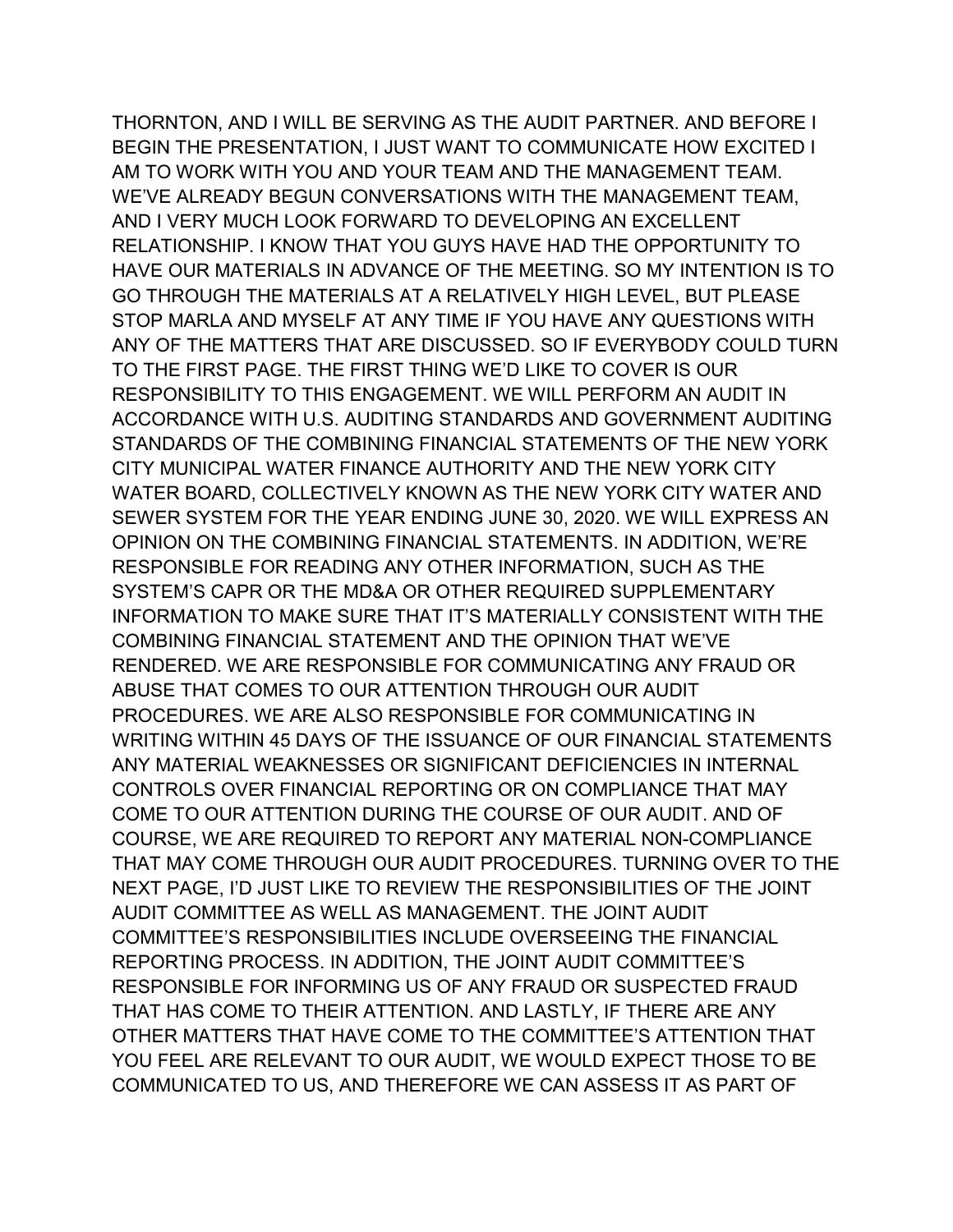OUR OVERALL AUDIT PLAN. MANAGEMENT'S RESPONSIBILITY IS TO DESIGN, IMPLEMENT, EVALUATE, AND MAINTAIN EFFECTIVE CONTROLS OVER FINANCIAL REPORTING. IN ADDITION, MANAGEMENT IS RESPONSIBLE FOR INFORMING US OF ANY FRAUD, NON-COMPLIANCE, OR CONTROL WEAKNESSES THAT THEY ARE AWARE OF. AND THEY ARE RESPONSIBLE FOR PROVIDING US WITH CERTAIN REPRESENTATIONS AT THE CONCLUSION OF THE AUDIT THAT WILL ALLOW US TO RENDER OUR OPINION. AT THIS POINT, I'LL ASK THE REQUIRED QUESTION THAT I HAVE TO OF THIS COMMITTEE. ARE ANY COMMITTEE MEMBERS AWARE OF ANY FRAUD OR SUSPECTED FRAUD THAT HAS OCCURRED WITH REGARDS TO THE SYSTEM FOR THE YEAR ENDING JUNE 30th?

>> CARNEY. NO.

>> THIS IS MAX VON HOLLWEG. NO.

>> FREED. NO.

>> JONATHAN GOLDIN. NO.

>> MARC SHAW. NO.

>> EXCELLENT. THANK YOU VERY MUCH. TURNING TO THE NEXT PAGE, I'D LIKE TO JUST GO OVER OUR AUDIT PLAN. HOW DOES GRANT THORNTON APPROACH AN AUDIT? AND SO, THE FIRST STEP IN THE PROCESS IS REALLY GETTING AN UNDERSTANDING OF THE INTERNAL CONTROL ENVIRONMENT OF THE SYSTEM ITSELF. WE'VE ALREADY HAD SOME PRELIMINARY DISCUSSIONS WITH BOB AND HIS TEAM, WHICH HAVE GIVEN US A GOOD OVERVIEW OF HOW THE SYSTEM OPERATES. WE ALSO ARE EXPECTING TO BE REVIEWING THE PREDECESSOR AUDITORS' WORK PAPERS. THAT REVIEW WILL ALSO HELP US GAIN AN UNDERSTANDING AS TO THE CONTROLS THAT ARE IN PLACE AT THE SYSTEM ITSELF. ONCE WE HAVE A GOOD UNDERSTANDING OF THE CONTROL ENVIRONMENT, WE THEN PERFORM A RISK ASSESSMENT OF THE FINANCIAL OPERATIONS OF THE SYSTEM. THAT RISK ASSESSMENT WILL THEN ALLOW US TO DETERMINE "WELL, WHAT IS THE APPROPRIATE MATERIALITY BENCHMARK FOR PURPOSES OF THIS AUDIT?" ONCE THAT BENCHMARK IS ESTABLISHED, WE WILL THEN IDENTIFY FINANCIAL STATEMENT AREAS WHERE WE FEEL THE SYSTEM IS MOST SUSCEPTIBLE TO MATERIAL FINANCIAL MISSTATEMENT, AND THEN WE WILL PERFORM TESTS OF CONTROLS AS WELL AS SUBSTANTIVE TESTING TO ENSURE THE APPROPRIATENESS OF THE BOOKS AND RECORDS. DOES ANYONE HAVE ANY QUESTIONS WITH REGARDS TO OUR AUDIT APPROACH?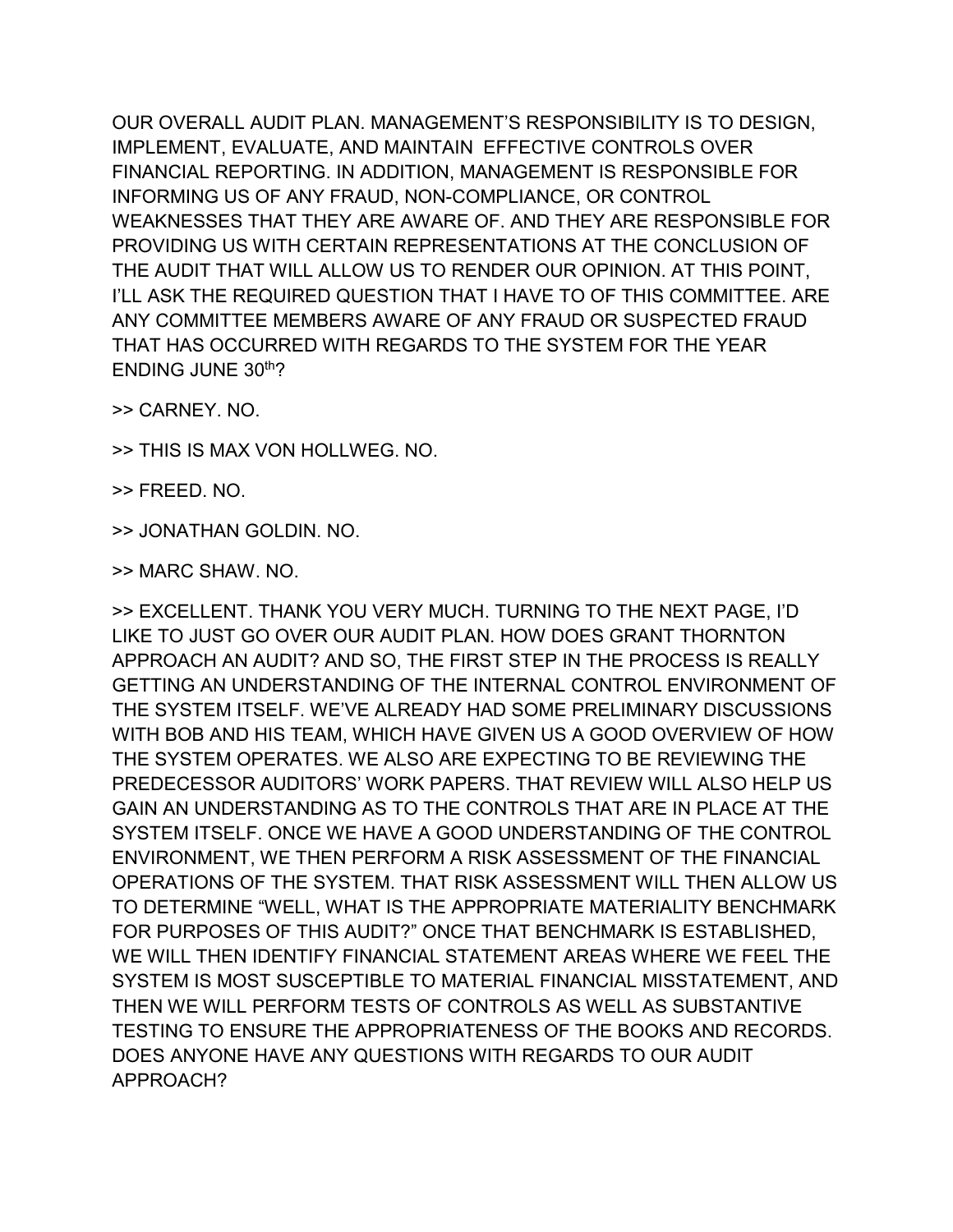>> UH, YOU'RE ABOUT TO—

>> …MATERIALITY, IS THAT RIGHT?

>> YES. TURNING TO THE NEXT PAGE, WE WILL NOW—

>> FINE. SORRY.

>> …GO OVER—NO PROBLEM. WE WILL NOW GO OVER OUR MATERIALITY BENCHMARK. BASED UPON OUR ANALYSIS OF THE FINANCIAL STATEMENTS, DISCUSSIONS WITH MANAGEMENT, AS WELL AS OUR OVERALL UNDERSTANDING OF THE SYSTEM, WE FELT THAT TOTAL EXPENSES IS THE APPROPRIATE BENCHMARK FOR THE SYSTEM'S COMBINING FINANCIAL STATEMENTS. AND SO WE WILL USE A PERCENTAGE OF TOTAL EXPENSES TO BE OUR MATERIALITY THRESHOLD. AND THEN FROM THAT POINT, WE WILL TAKE AN ADDITIONAL PERCENTAGE OF THAT NUMBER TO DETERMINE OUR POSTING ADJUSTMENT ENTRY SCOPE. DOES ANYONE HAVE ANY QUESTIONS WITH REGARDS TO THE CHOICE OF THE BENCHMARK FOR MATERIALITY PURPOSES?

>> MR. LAZARUOLO, FORGIVE MY IGNORANCE. WHAT WERE THE OTHER OPTIONS? TOTAL EXPENSES IS THE APPROPRIATE BENCHMARK, AND I DON'T DISAGREE WITH THAT, BUT WHAT ELSE MIGHT YOU HAVE DECIDED UPON?

>> FOR AN ENTITY LIKE THE SYSTEM, TOTAL EXPENSES IS THE APPROPRIATE BENCHMARK, BUT OTHER FACTORS THAT YOU COULD CONSIDER WOULD BE TOTAL ASSETS OR TOTAL REVENUES AS WELL. BUT CONSIDERING THE OPERATIONS OF THE SYSTEM, WE FELT THAT TOTAL EXPENSES IS THE BEST BENCHMARK TO UTILIZE FOR PURPOSES OF THE AUDIT.

>> THANK YOU.

>> YOU'RE WELCOME.

>> AND THIS IS JON GOLDIN. JUST A QUICK QUESTION. I ASSUME IN THE EVENT WE'RE BALANCED, WHICH HOPEFULLY WE ARE, TOTAL REVENUES AND TOTAL EXPENSES SHOULD BE ROUGHLY EQUAL. AS BETWEEN THE TOTAL EXPENSES APPROACH AND THE TOTAL ASSETS APPROACH, I ASSUME IN THE EXPENSES APPROACH IS THE RELATIVELY MORE CONSERVATIVE APPROACH, IS IT NOT, WITH AN ENTITY THAT HAS THE KINDS OF ASSETS THAT THE WATER SYSTEM HAS?

>> SIGNIFICANTLY MORE CONSERVATIVE, AND THAT WAS ANOTHER ASPECT OF OUR OVERALL ANALYSIS IN CHOOSING THIS BENCHMARK.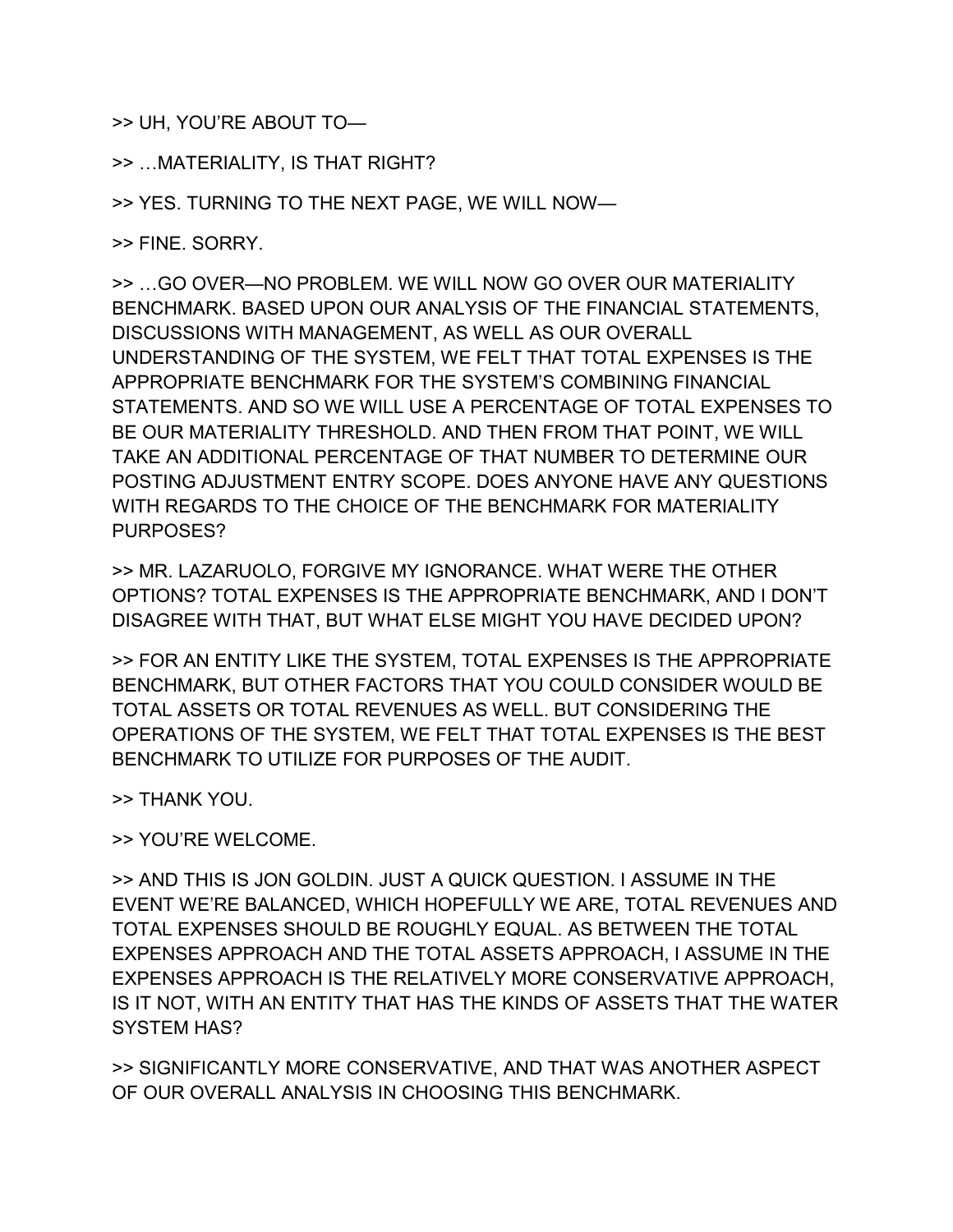## >> GOOD. THANK YOU.

>> YOU'RE WELCOME.

>> THANK YOU.

>> IF THERE ARE NO FURTHER QUESTIONS, JUST LIKE TO TURN TO THE NEXT PAGE JUST TO GO OVER OUR AUDIT TIMELINE AND SCOPE. AND WE ARE IN THE PROCESS OF PERFORMING OUR PLANNING PROCEDURES, AS WE DISCUSSED. THEN IN THE JUNE AND AUGUST TIMEFRAME, WE ALSO HAVE, AS PART OF OUR AUDIT TEAM, INFORMATION TECHNOLOGY AUDITORS, WHO WILL COME IN AND REVIEW THE DESIGN AND OPERATIONAL EFFECTIVENESS OF THE FINANCIAL REPORTING SYSTEM THAT THE WATER SYSTEM UTILIZES FOR PURPOSES OF PRODUCING FINANCIAL STATEMENTS. THIS IS A CRITICAL COMPONENT OF OUR AUDIT, BECAUSE WE ARE RELYING ON THE REPORTS THAT ARE GENERATED FROM THAT SYSTEM TO PERFORM OUR PROCEDURES. SO IF THERE WERE ANY CONTROL WEAKNESSES THAT WERE DETERMINED FROM AN INFORMATION TECHNOLOGY STANDPOINT, WE WOULD THEN HAVE TO ALTER OUR AUDIT PROCEDURES TO ENSURE THAT WE HAVE MITIGATED ANY RISKS ASSOCIATED WITH THOSE WEAKNESSES. IF ANY OF THOSE WEAKNESSES WERE TO OCCUR, WE WOULD BE RESPONSIBLE FOR NOTIFYING THIS COMMITTEE OF ANY CHANGES TO THE AUDIT PLAN THAT WE ARE CURRENTLY DISCUSSING. SO THAT'S THE PURPOSE OF HAVING THOSE PROCEDURES BEING CONDUCTED PRIOR TO US PERFORMING OUR FINAL FIELD WORK PROCEDURES IN THE AUGUST-SEPTEMBER TIMEFRAME. WE ARE ALSO ANTICIPATING PERFORMING CONTROL TESTING IN THE JUNE-JULY TIMEFRAME. AND THIS YEAR, BEING THAT IT'S OUR FIRST YEAR AS THE AUDITORS, THIS IS GONNA BE A LITTLE BIT MORE EXTENSIVE IN TERMS OF REALLY GAINING AN UNDERSTANDING OF THE CONTROL ENVIRONMENT OF THE SYSTEM. GOING FORWARD, SUBSEQUENT TO THIS YEAR, THAT WILL BE MORE OF OBTAINING AN UPDATE TO THE CONTROL ENVIRONMENT TO SEE HAVE THERE BEEN ANY CHANGES FROM THE UNDERSTANDING THAT WE'VE GAINED IN THE PAST? BUT BEING THAT THIS IS THE FIRST YEAR, WE WILL BE PERFORMING AN IN-DEPTH OVERVIEW AND UNDERSTANDING OF ALL THE CONTROLS THAT THE SYSTEM UTILIZES FOR PURPOSES OF GENERATING APPROPRIATE FINANCIAL REPORTING. OUR SUBSTANTIVE TESTING—AND WHEN WE SEE SUBSTANTIVE TESTING--THAT'S VOUCHING TO SOURCE DOCUMENTS SUCH AS CHECK RECEIPTS, CONTRACTS, THINGS OF THAT NATURE--WILL BE CONDUCTED IN THE AUGUST AND SEPTEMBER TIMEFRAME, AND WE EXPECT TO BE COMPLETED WITH THE AUDIT BY THE END OF SEPTEMBER. NOW, AS WE ALL KNOW, WE ARE OPERATING UNDER SOME VERY UNIQUE CIRCUMSTANCES, BUT I JUST WANT THE JOINT COMMITTEE TO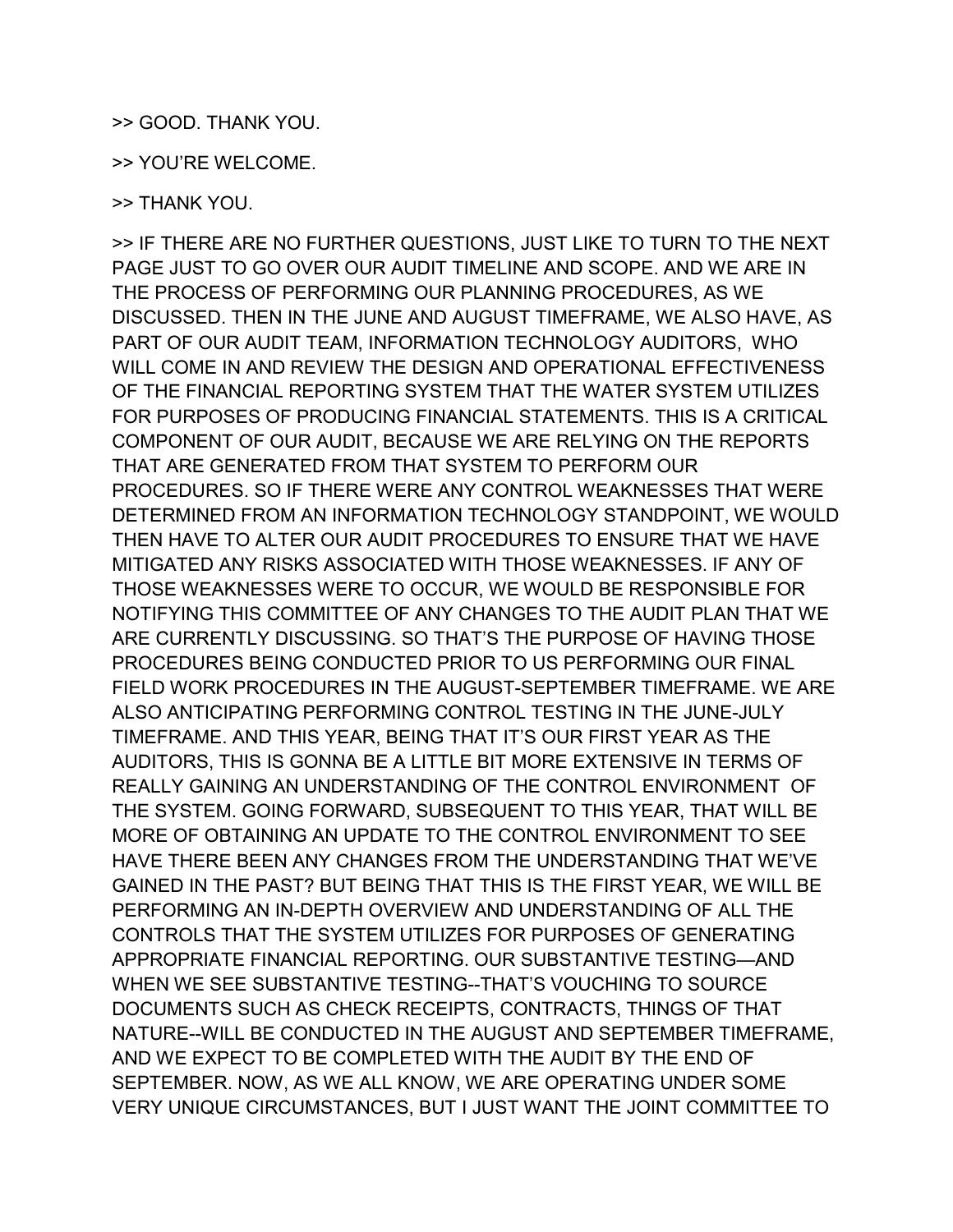BE AWARE THAT WE ARE ABSOLUTELY PREPARED TO CONDUCT THIS AUDIT UNDER THE CURRENT ENVIRONMENT THAT WE'RE OPERATING UNDER— MEANING WE ARE PREPARED TO BE ABLE TO SATISFY OUR AUDIT PROCEDURES UNDER THIS REMOTE ENVIRONMENT. AND THAT IS BECAUSE WE WILL HAVE PROACTIVE AND UPFRONT COMMUNICATION WITH THE MANAGEMENT TEAM ON A REGULAR BASIS TO ENSURE THERE ARE NO SURPRISES WITH REGARDS TO THE AUDIT FIELD WORK AND THAT WE ARE ALSO ON THE SAME PAGE WITH REGARDS TO ANYTHING THAT WE WOULD NEED TO DO TO ADJUST TO THE CIRCUMSTANCES THAT WE'RE OPERATING UNDER. SO I JUST WANTED TO MAKE SURE THAT THAT POINT WAS EXPRESSIVELY CLEAR THAT THE FUTURE IS UNKNOWN IN TERMS OF HOW WE WILL BE OPERATING, BUT RIGHT NOW, IF THE AUDIT WAS TO START TODAY, WE WOULD BE PREPARED TO WORK WITH MANAGEMENT TO GET THAT DONE. SO I'LL TAKE A PAUSE. DOES ANYONE HAVE ANY QUESTIONS WITH REGARDS TO THE TIMELINE?

>> CARNEY HERE. NO, WITH REGARD TO THE TIMELINE, BUT SINCE WE'RE TALKING ABOUT SPECIFIC SUBSTANTIVE TESTING THAT YOU'RE DOING, YOU'RE GONNA LOOK AT INTERNAL CONTROLS AND OF COURSE THAT'S APPROPRIATE. [CHUCKLES] CAN'T WAIT TO HEAR HOW WE'RE DOING. BUT CYBERSECURITY. WILL YOU—IS THERE ANY CATEGORY OF TESTING HERE THAT YOU'RE GONNA BE DOING SPECIFICALLY WITH REGARD TO INTERNAL CONTROL EVALUATION--THE WATER AUTHORITY'S, THE WATER BOARDS' CYBERSECURITY MEASURES?

>> YES, WE WILL, BUT LET ME CLARIFY THAT. WE WILL NOT BE PERFORMING PENETRATION TESTING AND THINGS OF THAT NATURE AS PART OF OUR AUDIT PROCEDURES, BUT WHAT WE WILL BE DOING IS GAINING AN UNDERSTANDING—

>> I'M SORRY, I'M SORRY. THAT MEANS THAT YOU'RE NOT GOING TO DO A CYBERSECURITY AUDIT. IS THAT WHAT THAT MEANS?

>> THAT'S CORRECT.

>> OK. ALL RIGHT. GOOD, GOOD, GOOD.

>> WHAT WE WILL BE EVALU—WE WILL BE EVALUATING THE CONTROLS IN PLACE OVER CYBERSECURITY WITH REGARDS TO THE SYSTEM AND ALSO EVALUATING ANY POTENTIAL RISKS RELATING TO CYBERSECURITY AND ADJUSTING OUR AUDIT PROCEDURES ACCORDINGLY. AND THEREFORE, IF THERE ARE ANY WEAKNESSES THAT COME FROM THAT ASSESSMENT, THOSE WEAKNESSES WOULD BE REPORTED TO THIS JOINT AUDIT COMMITTEE.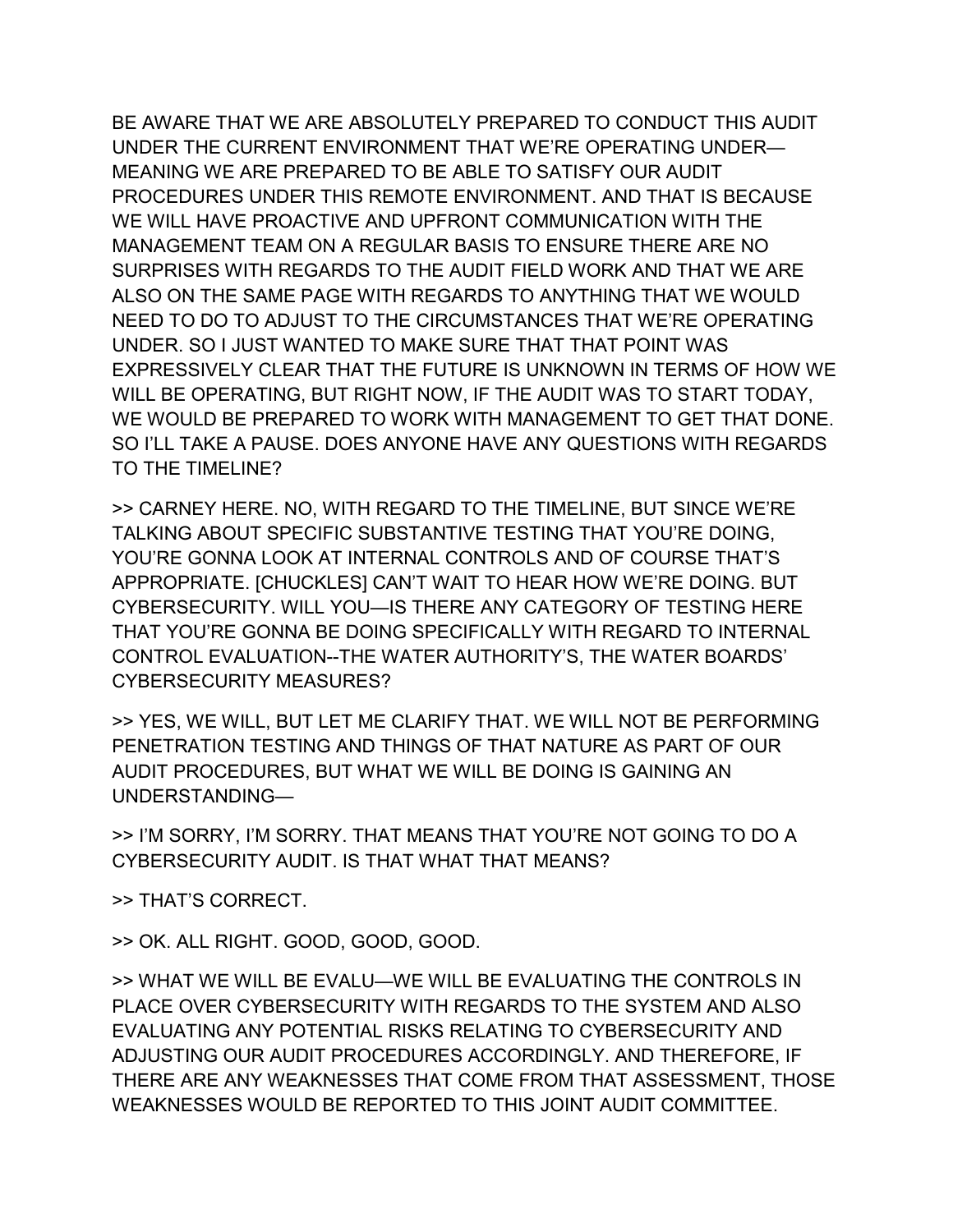>> TERRIFIC. THANK YOU, THANK YOU.

>> YOU'RE WELCOME. IF THERE ARE NO OTHER QUESTIONS, THEN TURNING TO PAGE 6, JUST WANT TO ONCE AGAIN REVIEW OUR CLIENT SERVICE TEAM. AS MENTIONED, COSMO WILL SERVE AS THE CLIENT SERVICE RELATIONSHIP PARTNER THROUGH THE END OF JULY, AND THAT IS HIS MANDATORY RETIREMENT DATE. I WILL SERVE AS THE SYSTEMS AUDIT PARTNER. SO I WILL BE RESPONSIBLE FOR THE DAY-TO-DAY EXECUTION OF THIS AUDIT. I WILL BE WORKING DIRECTLY WITH BOB AND HIS TEAM, AND I WILL BE THE POINT PERSON FOR THE JOINT AUDIT COMMITTEE TO REPORT THE RESULTS OF THE AUDIT. IN ADDITION, MARLA HUMMEL WILL BE ACCOMPANYING ME IN TERMS OF AN ADDITIONAL CLIENT SERVICE RELATIONSHIP PARTNER. MARLA SERVES AS THE OVERALL CITY ENGAGEMENT PARTNER. SHE HAS A VAST KNOWLEDGE OF THE ENTIRE ENTERPRISE'S OPERATIONS, AND SHE'LL BE A TREMENDOUS RESOURCE IN US BEING ABLE TO CONDUCT THIS AUDIT EFFICIENTLY AND EFFECTIVELY. AS I MENTIONED, WE ALSO HAVE AS PART OF OUR AUDIT TEAM INFORMATION TECHNOLOGY AUDITORS. THOSE AUDITORS WILL BE LED BY HASSAN KHAN, A MANAGEMENT MANAGING DIRECTOR IN OUR INFORMATION TECHNOLOGY DEPARTMENT. AND ASSIGNED TO THIS ENGAGEMENT, WE WILL HAVE TWO AUDIT MANAGERS—BENJAMIN KLEIN AND KYLE CHUBER. AND THEY WILL BE RESPONSIBLE FOR OVERSEEING DIRECTLY OUR SENIORS AND STAFF IN THE FIELD. SO THAT'S A QUICK OVERVIEW OF OUR CLIENT SERVICE TEAM THAT WE PUT IN PLACE FOR PURPOSES OF THE FISCAL '20 AUDIT OF THE SYSTEM. TURNING TO THE NEXT PAGE BEGINS OUR SIGNIFICANT RISKS AND AREAS OF FOCUS. AND THIS WAS DETERMINED BASED UPON, AGAIN, OUR REVIEW OF THE FINANCIAL STATEMENTS, DISCUSSIONS WITH MANAGEMENT, AND AN OVERALL UNDERSTANDING OF THE OPERATIONS OF THE SYSTEM. SO REVENUE RECOGNITION IS ONE OF THE AREAS THAT WE'LL FOCUS ON. WE'LL MAKE SURE THAT THERE ARE THE APPROPRIATE CONTROLS IN PLACE TO ENSURE APPROPRIATE REVENUE RECOGNITION, AND WE WILL PERFORM SOME SUBSTANTIVE TESTING OVER THE REVENUE BALANCES. IN ADDITION, WE WILL ALSO ASSESS ANY ESTIMATES ASSOCIATED WITH RECEIVABLE BALANCES OR ANY OTHER ESTIMATES RELATED TO REVENUE RECOGNITION TO ENSURE THEIR APPROPRIATENESS AND TO ENSURE THAT THEY'RE CONSISTENTLY APPLIED AND ACCURATELY PRESENTED WITHIN THE FINANCIAL STATEMENTS THEMSELVES. ON THE NEXT PAGE, WE WILL ALSO FOCUS ON THE VALUE—

>> BEFORE YOU LEAVE THAT PAGE—

>> SURE.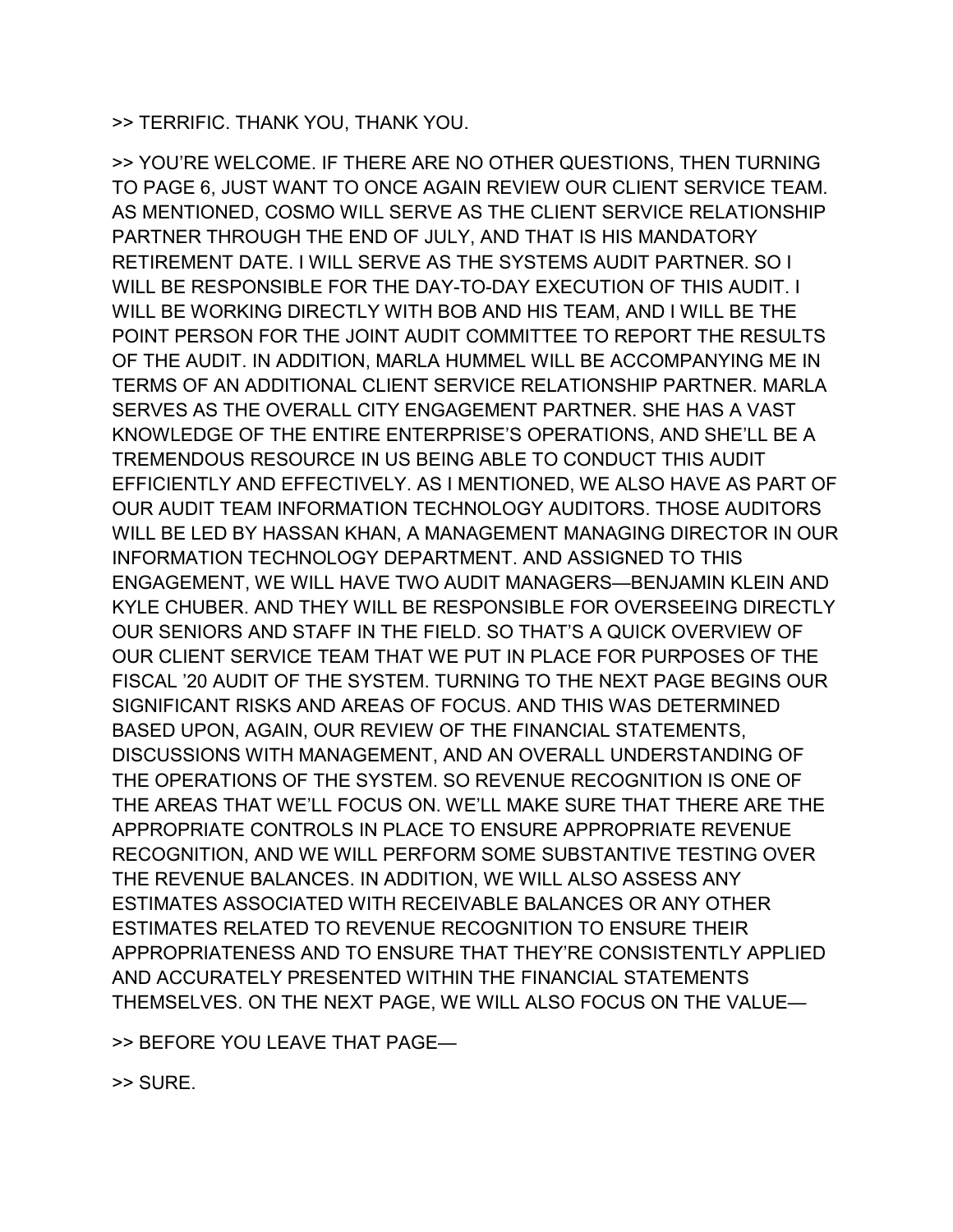>> THERE IS…THE LAST—VERY LAST BULLET POINT ON THE LEFT COLUMN. "CHANGE IN RESIDUAL INTEREST IN SOLD ITEMS." BOB, MAYBE THIS IS FOR YOU. I DON'T KNOW. I DON'T KNOW WHAT THAT MEANS.

>> YES, SO WE HAVE TAX LIEN SALES. AND THE TAX LIEN SALES—THERE ARE ENTITIES THAT HAS THE RESIDUAL INTEREST, AND WE BOOK THAT CHANGE OF RESIDUAL INTEREST—MEANING THAT THERE'S AN ASSESSMENT DONE ON THOSE TAX LIEN SALES TO SAY THAT WE HAVE AN ABILITY TO GET MORE MONEY OUT OF THAT, THE VALUATION OF THOSE. AND WE BOOK THAT VALUATION CHANGE BASED ON THOSE FINANCIAL STATEMENTS ONTO OUR BOOKS. IT'S ACTUALLY VERY MECHANICAL. IT'S BASICALLY—

>> I'M SORRY. NO, I GOT IT. AND THANK YOU FOR TAKING A MINUTE TO EXPLAIN IT TO ME. AND NOW THAT YOU'VE DONE THAT, I UNDERSTAND.

>> YEAH, AND IT'S VERY MECHANICAL. YOU JUST LOOK AT THOSE ASSETS, AND THEN YOU JUST LOOK AT ONE YEAR CHANGE TO THE OTHER AND YOU BOOK IT.

>> THANK YOU, BOB. THANKS VERY MUCH.

>> THANK YOU, BOB. DOES ANYONE HAVE ANY OTHER QUESTIONS ON REVENUE RECOGNITION BEFORE WE MOVE ON? HEARING NONE, THEN TURNING TO THE NEXT PAGE, WE WILL ALSO FOCUS OUR ATTENTION ON THE VALUATION OF THE INVESTMENTS AND DERIVATIVE INSTRUMENTS. WE'LL CONFIRM ALL OF THE INVESTMENT POSITIONS, AND WE WILL PERFORM SOME REASONABLENESS TESTING OVER THE FAIR MARKET VALUES OF THE INVESTMENTS AND CHANGES THERETO. WE'LL PERFORM TESTING OVER THE UTILITY PLANT AND SERVICE AND CONSTRUCTION, MAKING SURE THAT ANY ADDITIONS ARE APPROPRIATE, ANY DISPOSALS AND TRANSFERS ARE ALSO APPROPRIATELY RECORDED WITHIN THE FINANCIAL STATEMENTS. AND WE WILL TEST THE REASONABLENESS OF THE DEPRECIATION EXPENSES INCURRED. WITH REGARDS TO BONDS AND NOTES PAYABLE, WE WILL CONFIRM ALL BALANCES AT THE END OF THE YEAR. WE WILL PERFORM A ROLL FORWARD OF ALL OF THE ACTIVITY DURING FISCAL 2020 AND TEST ANY SIGNIFICANT CHANGES WITHIN THAT ROLL FORWARD FOR THEIR APPROPRIATENESS. AND FINALLY, AS PART OF OUR PROCEDURES, WE WILL ASSESS THE ADEQUACY OF THE FOOTNOTE DISCLOSURES WITHIN THE FINANCIAL STATEMENTS. BEFORE WE TURN TO PAGE 9, DOES ANYONE HAVE ANY QUESTIONS WITH REGARDS TO INVESTMENTS, UTILITY, OR BONDS AND NOTES PAYABLE?

>> NO QUESTIONS.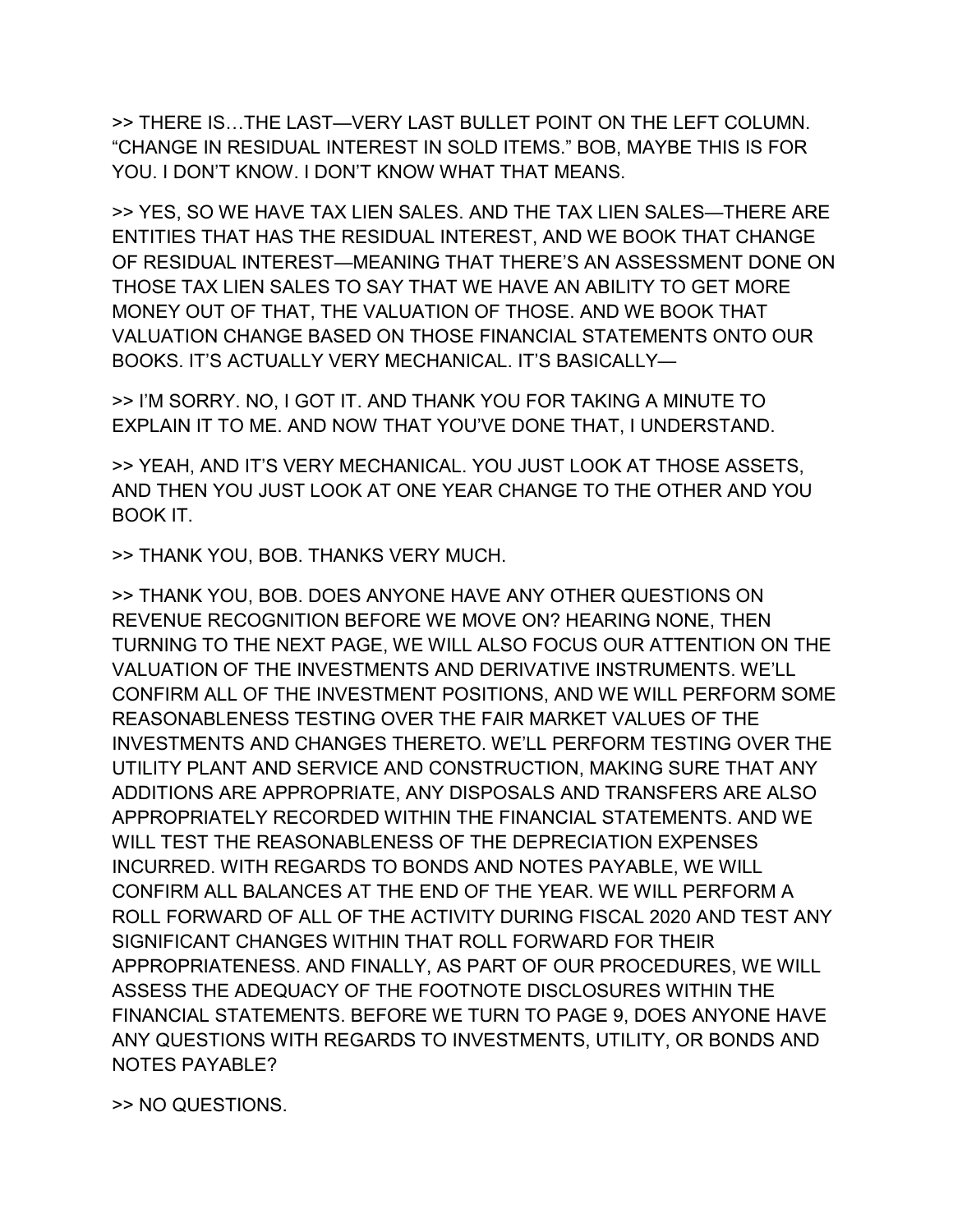>> THEN TURNING TO PAGE 9, THE ADDITIONAL AREAS THAT WE'VE IDENTIFIED ARE EXPENSES. AND SO WE WILL TEST A SAMPLE OF EXPENSES, BOTH FROM A CONTROLS PERSPECTIVE AS WELL AS A SUBSTANTIVE PERSPECTIVE TO ENSURE THE APPROPRIATENESS OF THE RECOGNITION OF THOSE EXPENSES. INCLUDED WITHIN OUR TESTING WILL BE THE EXPENSES ASSOCIATED WITH THE LEASE WITH THE CITY OF NEW YORK. SO THAT TESTING WILL BE PART OF OUR OVERALL PROCESS. AND THEN, AS I MENTIONED, AS PART OF OUR AUDIT, THERE ARE CERTAIN ESTIMATES INCLUDED WITHIN THE FINANCIAL STATEMENTS, AND WE ARE RESPONSIBLE FOR EVALUATING THE METHODOLOGIES THAT MAKE UP THOSE ESTIMATES TO ENSURE THAT THE METHODOLOGIES MAKE SENSE IN LIGHT OF THE BUSINESS THAT THE SEWER SYSTEM, WATER AND SEWER SYSTEM CONDUCTS. IN ADDITION, IF THERE ARE ANY CHANGES TO THOSE METHODOLOGIES, WE WOULD EVALUATE WHETHER OR NOT THOSE CHANGES MAKE SENSE AND WERE ACCURATELY APPLIED TO THE FINANCIAL STATEMENTS. AND THEN THE FINAL MATTER IS WE WILL ALSO PERFORM AN OVERALL ASSESSMENT OF THE FINANCIAL STATEMENT DISCLOSURES TO ENSURE THAT THEY ARE COMPLETE AND ACCURATE IN LIGHT OF THE BUSINESS OPERATIONS OF THE SYSTEM ITSELF. DOES ANYONE HAVE ANY QUESTIONS WITH REGARDS TO OUR SIGNIFICANT RISKS THAT WERE IDENTIFIED? HEARING NONE, ON THE NEXT PAGE IS JUST A SLIDE THAT ONCE AGAIN POINTS OUT WHAT I DISCUSSED PREVIOUSLY THAT THERE IS A TECHNOLOGY PORTION OF OUR AUDIT THAT IS CRITICAL. AND AS I MENTIONED, THAT AUDIT WILL BE CONDUCTED—OR THE VAST MAJORITY OF THE PROCEDURES WILL BE CONDUCTED BEFORE OUR FINAL FIELD WORK PROCEDURES TO ENSURE THAT ANY RISKS THAT MAY BE IDENTIFIED ARE APPROPRIATELY ADDRESSED. AND THEN THE LAST THING TO COVER ON PAGE 11 ARE TECHNICAL UPDATES AND RELEVANT STANDARDS. AND FOR FISCAL 2020, THE SYSTEM WILL IMPLEMENT GASB 84, AND THEN EFFECTIVE FOR FUTURE PERIODS, OUR NUMBER OF GASB THAT WE WILL WORK WITH MANAGEMENT ON TO ENSURE THE APPROPRIATENESS OF THE FINANCIAL REPORTING. AND WITH THAT, THAT CONCLUDES OUR PRESENTATION. HAPPY TO ANSWER ANY QUESTIONS ANY OF THE JOINT COMMITTEE MEMBERS MAY **HAVF** 

>> THANK YOU FOR YOUR PRESENTATION. LOOK FORWARD TO WORKING WITH YOU ALL.

>> ABSOLUTELY.

>> WE LOOK FORWARD TO WORKING WITH YOU AS WELL.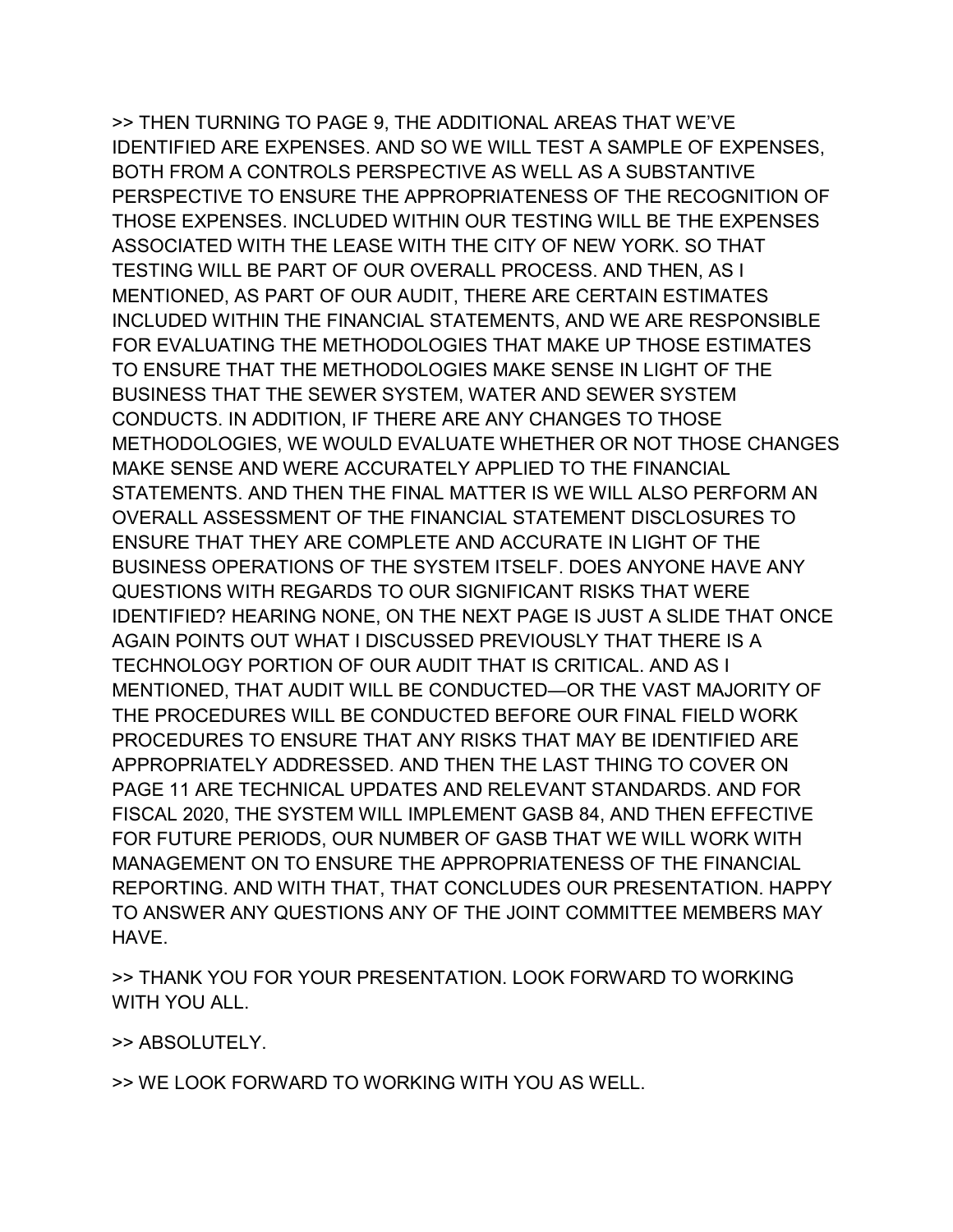>> THIS IS ADAM. ONE MORE GLOBAL QUESTION. YOU TALKED ABOUT BEING READY TO PERFORM EVERYTHING MOBILEY. JUST WONDERING IN THE WORLD THAT WE'RE IN AND ASSUMING THAT THERE MAY BE PERIODS WITH RAMP-UPS AND RAMP-DOWNS OF LOCKDOWNS AND REMOTE WORKING ENVIRONMENTS, ARE THERE ANY PARTICULAR RISKS THAT YOU WOULD ANTICIPATE NEEDING TO LOOK FOR THAT YOU OTHERWISE WOULDN'T GIVEN WORKFORCE CHANGES IN AND OUT OF THE OFFICE, BOTH ON YOUR SIDE BUT ALSO WITHIN DEP AND OTHER STAFF ON THE MUNICIPAL SIDE THAT WE SHOULD BE AWARE OF AND THINKING ABOUT?

>> THE RISKS THAT WE WOULD BE LOOKING AT THAT WOULD BE EXPOSED UNDER THE CURRENT CONDITIONS THAT WE'RE OPERATING UNDER IS IF THERE ARE ANY MANUAL CONTROLS IN PLACE THAT ARE HEAVILY RELIED UPON BY THE MANAGEMENT TEAM IN TERMS OF PRODUCING EFFECTIVE FINANCIAL REPORTING. THOSE MANUAL CONTROLS MAY BE EXPOSED WITHIN THIS ENVIRONMENT. AND IF THAT IS THE CASE, WHAT CAN WE DO TO MITIGATE ANY POTENTIAL RISKS ASSOCIATED WITH THE FACT THAT THOSE MANUAL CONTROLS MAY NOT BE OPERATING EFFECTIVELY UNDER REMOTE CIRCUMSTANCES. SO AS WE GAIN A DEEPER UNDERSTANDING OF THE ENVIRONMENT AS A WHOLE, IF WE IDENTIFY ANY SUCH AREAS, THOSE WOULD BE COMMUNICATED. BUT FROM OUR PERSPECTIVE ON A BROADER LEVEL, THAT'S WHERE I SEE THE BIGGEST RISK RELATING TO THE REMOTE WORKING ENVIRONMENT.

## >> THANK YOU.

>> IN THAT CONNECTION—THIS IS JON GOLDIN. JUST A QUICK FOLLOW-UP. IS THE NATURE OF THE MEANS THAT WHEREBY THE STAFF DOES THEIR WORK REMOTELY, i.e. EITHER THE VPN KIND OF CONNECTION OR REMOTE DESKTOP—I'M NOT ACTUALLY SURE EXACTLY WHAT THE NATURE OF THAT CONNECTION IS. IS THAT SOMETHING THAT—I KNOW YOU SAID YOU DON'T DO PENETRATION TESTING AND THE LIKE, BUT IS THAT SOMETHING WHERE YOU LOOK AT POTENTIAL ISSUES WITH RESPECT TO CYBERSECURITY?

>> WE WOULD BE LOOKING AT ISSUES WITH REGARDS TO SECURITY ACCESS AND APPROPRIATE CONTROLS AROUND ACCESSING THE FINANCIAL REPORTING SYSTEMS. SO THAT WOULD BE IN SCOPE OF OUR OVERALL REVIEW. AND SO IF WE SAW WEAKNESSES WITH REGARDS TO A USER BEING ABLE TO GO INTO THE SYSTEM AND THEN GAIN, LET'S SAY, SUPER CONTROL OVER THE SYSTEM ITSELF BECAUSE OF A VPN ISSUE OR SOME SORT OF REMOTE ISSUE, THAT MAY NOT HAVE BEEN APPARENT WHEN BUSINESS WAS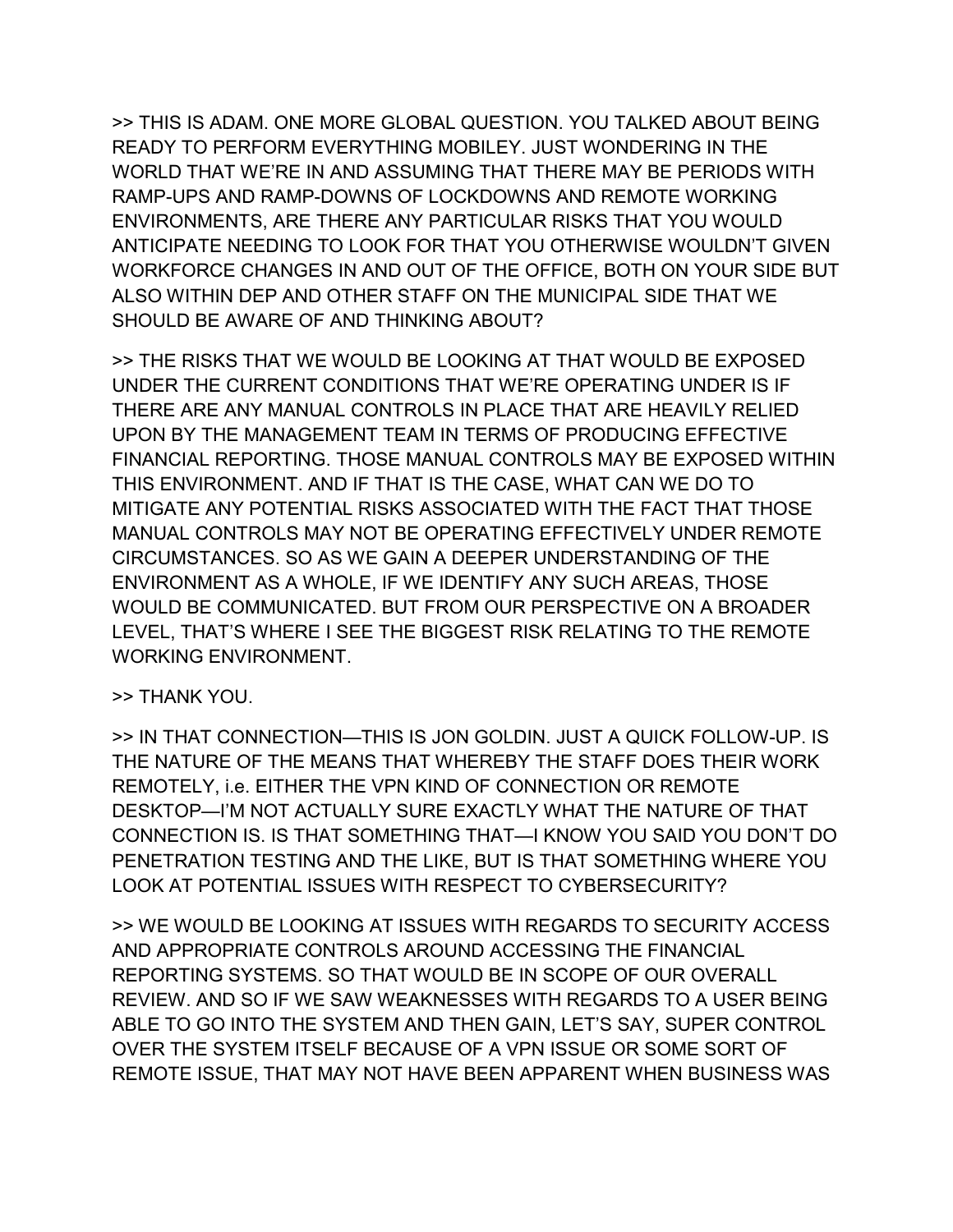OPERATING UNDER NORMAL CIRCUMSTANCES. THAT WOULD BE EXPOSED DURING OUR TESTING, AND WE WOULD COMMUNICATE THAT.

>> GREAT. THANK YOU.

>> YOU'RE WELCOME.

>> AND THIS IS BOB. I WANT TO ADD SOMETHING. IF WE LOOK AT OUR INTERNAL CONTROLS, WE DID UPDATE THE INTERNAL CONTROLS TO REFLECT THAT THE SYSTEM IS WORKING—IS ABLE TO WORK REMOTELY UNINTERRUPTED. THE MANUAL CONTROLS, WE STILL—THE SAME CONTROLS THAT IS IN THAT MANUAL, WHERE YOU NEED 3 TO 4 SEPARATE INDIVIDUALS TO EXECUTE A TRANSACTION IS STILL THERE, ALTHOUGH, YOU KNOW, WE MIGHT JUST SCAN, INITIAL SOMETHING, OR SIGN SOMETHING ELECTRONICALLY. WE'RE DOING THAT. AND ALL THE HARD PAPER THAT WE USED TO HAVE, YOU KNOW, THERE'S GONNA BE---WE'RE GONNA HAVE THE SAME REFLECTION. WE'RE GONNA BE ABLE TO SEND ALL OUR MONTHLY TRANSACTIONS. WE'RE BUILDING THAT UP NOW. INSTEAD OF A BINDER BOOK FOR THE MONTH, IT'S GONNA BE AN ELECTRONIC BOOK EACH MONTH, AND IT'S GONNA BE A YEAR-END BOOK EACH MONTH. SO IF WE [INDISTINCT] WALK OVER THE BOOKS TO THE FOLKS THAT WOULD BE IN AN OFFICE, IN OUR OFFICE, WE COULD DO THE SAME THING ELECTRONICALLY. SO WE HAVE UNINTERRUPTED SERVICE. WE HAVE NOT DEGRADED OUR INTERNAL CONTROLS. EVERYTHING IN INTERNAL CONTROLS IS FOLLOWED, AND THE AUDITORS WILL SEE THAT. AND IF THEY DON'T SEE THAT, THEY WILL REPORT IT TO YOU. BUT I JUST WANTED TO LET EVERYONE KNOW THAT WE HAVE BEEN ABLE TO KEEP THE INTEGRITY OF VOLUNTARY CONTROLS AND NOT MINIMIZE IT AT ALL.

>> BOB, THANK YOU FOR THAT. I AM BLANKING ON THE EXPRESSION THAT IS USED, THE ACCOUNTING EXPRESSION, THE AUDIT EXPRESSION THAT IS USED TO DESCRIBE THE APPROPRIATE DIVISION OF RESPONSIBILITIES. THERE'S  $A$ —

>> THAT'S SEGREGATION OF DUTIES.

>> SEGREGATION OF DUTIES. THANK YOU. I DON'T KNOW WHY I COULDN'T REMEMBER IT. BUT WHAT YOU JUST SAID GIVES ME A GREAT DEAL OF COMFORT, BECAUSE CLEARLY WHAT YOU'RE DOING IS TRYING YOUR BEST TO ENSURE THAT SEGREGATION OF DUTIES IN THE CURRENT ENVIRONMENT IS SOMETHING THAT YOU HAVE EVERY REASON TO THINK WE'RE DOING WELL. THAT'S A GOOD THING.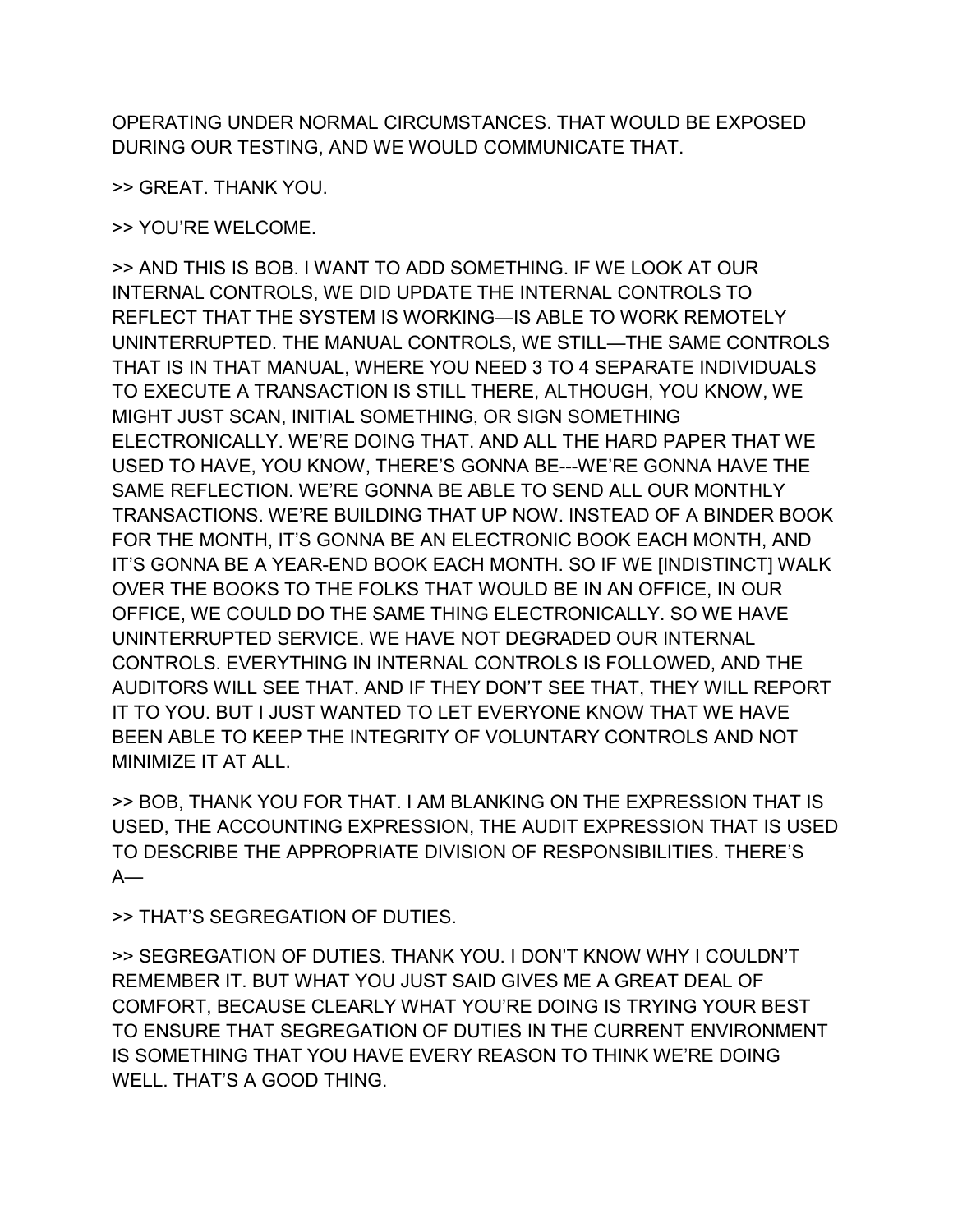>> RIGHT.

>> AND MR. LAZARUOLO, I ASSUME YOU'RE GOING TO BE CHECKING THAT SPECIFICALLY AS YOU GO FORWARD, THAT THAT'S A PART OF THE INTERNAL CONTROL ENVIRONMENT THAT WOULD BE A PART OF THE AUDIT.

>> SIGNIFICANT PART OF OUR TESTING OF THE CONTROL ENVIRONMENT.

>> OUTSTANDING. THANK YOU, SIRS.

>> HA HA!

>> I HAVE NO QUESTIONS. THIS IS CARNEY. NO QUESTIONS.

>> SO IF THERE'S NO MORE FURTHER QUESTIONS, THAN I'LL TURN IT BACK TO MR. CHAIR.

>> ALL RIGHT, THANKS, EVERYONE. GREAT PRESENTATION AND GOOD QUESTIONING, TOO. THANKS. I BELIEVE THAT WAS THE LAST ITEM ON OUR AGENDA. SO IF THERE'S NO FURTHER BUSINESS, I'LL ENTERTAIN A MOTION TO ADJOURN.

>> SO MOVED.

>> DO WE HAVE TO VOTE A RESOLUTION TO RECOMMEND TO EACH OF---OR HAVE WE DONE THAT ALREADY? RECOMMEND TO EACH OF THE TWO BOARDS? DID WE DO THAT ALREADY?

>> I BELIEVE WE DID THAT.

>> WE DID.

>> OK. FORGIVE ME FOR BEING BEHIND.

>> MAY I HAVE A SECOND, THEN, ON THE MOTION TO ADJOURN?

>> SECOND.

>> I'LL NOW A CALL A ROLL FOR THE VOTE TO ADJOURN. MR. CARNEY, HOW DO YOU VOTE?

>> I APPROVE THE MOTION TO ADJOURN.

>> HA! MR. SOUTHWELL?

>> I APPROVE THE MOTION TO ADJOURN.